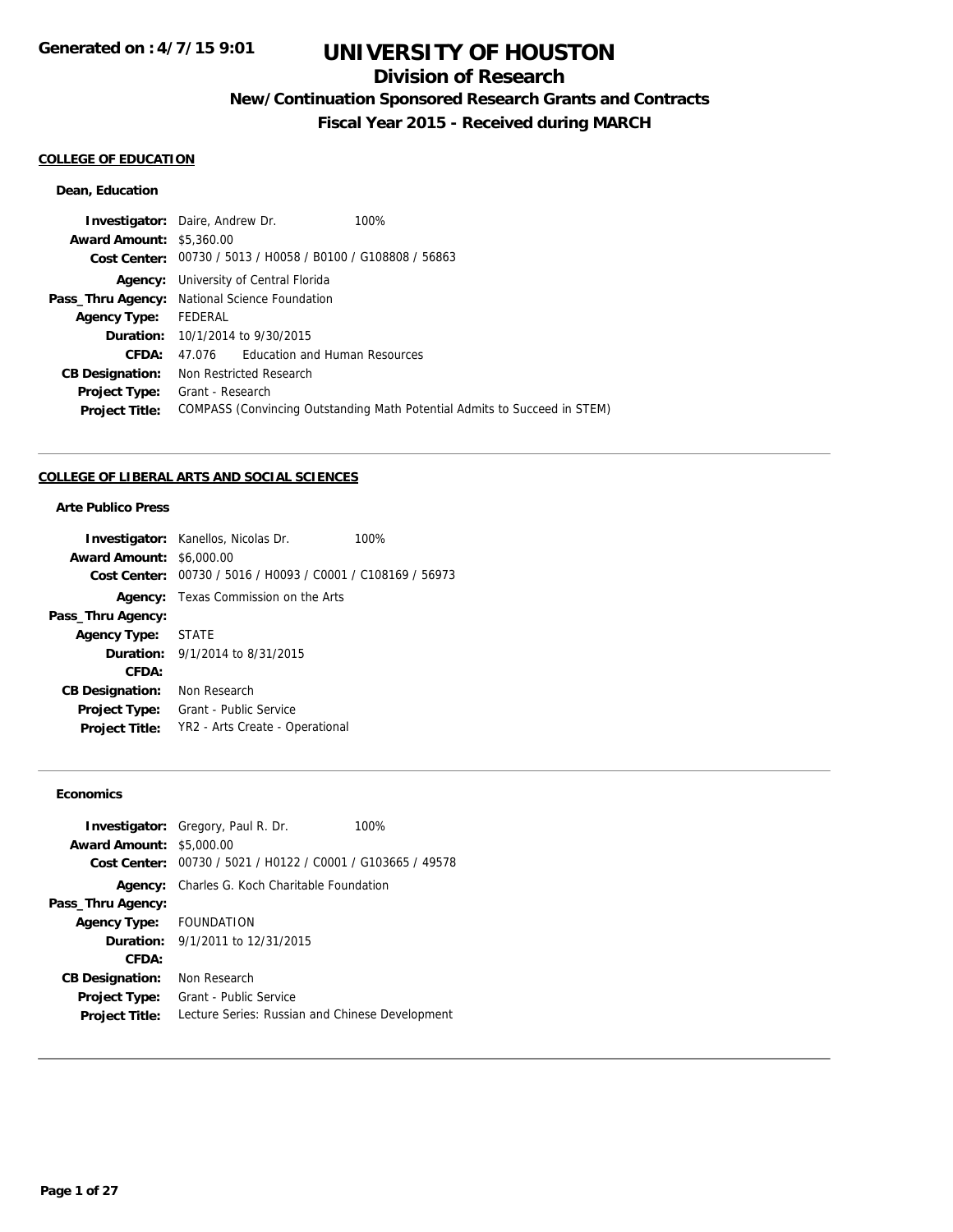**Generated on : 4/7/15 9:01**

# **UNIVERSITY OF HOUSTON**

## **Division of Research**

**New/Continuation Sponsored Research Grants and Contracts**

**Fiscal Year 2015 - Received during MARCH**

#### **COLLEGE OF LIBERAL ARTS AND SOCIAL SCIENCES**

#### **Health and Human Performance**

|                                  | <b>Investigator:</b> Simpson, Richard Dr.<br>40%                                                                                                      |
|----------------------------------|-------------------------------------------------------------------------------------------------------------------------------------------------------|
| <b>Award Amount: \$20,000.00</b> |                                                                                                                                                       |
|                                  | Cost Center: 00730 / 5013 / H0288 / B0001 / G108758 / 56643                                                                                           |
|                                  | Agency: NASA - National Aeronautics and Space Administration - Johnson Space Center                                                                   |
| Pass_Thru Agency:                |                                                                                                                                                       |
| <b>Agency Type:</b>              | FEDERAL                                                                                                                                               |
|                                  | <b>Duration:</b> 11/13/2014 to 11/12/2017                                                                                                             |
| <b>CFDA:</b>                     | Basic Research, Educational Outreach, or Training in the area of Exploration<br>43.003                                                                |
| <b>CB Designation:</b>           | <b>Restricted Research</b>                                                                                                                            |
| Project Type:                    | Grant - Research                                                                                                                                      |
| <b>Project Title:</b>            | CHARACTERIZATION OF PSYCHOLOGICAL RISK, OVERLAP WITH PHYSICAL HEALTH, AND ASSOCIATED<br>PERFORMANCE IN ISOLATED, CONFINED, EXTREME (ICE) ENVIRONMENTS |

| <b>Award Amount: \$21,888.72</b><br>Cost Center: 00730 / 5013 / H0065 / B0100 / G109739 / 56943<br><b>Agency:</b> Universities Space Research Association<br><b>Pass_Thru Agency:</b> NASA - National Aeronautics and Space Administration - Johnson Space Center<br>FEDERAL<br><b>Agency Type:</b><br><b>Duration:</b> $2/16/2015$ to $9/30/2015$<br>Aerospace Education Services Program<br><b>CFDA:</b><br>43.001<br>Non Restricted Research<br><b>CB Designation:</b><br>Grant - Research<br><b>Project Type:</b><br>Student support for Immunology Discipline activities, at NASA-JSC's Immunology Laboratory (Hawley Kunz)<br><b>Project Title:</b> | 100%<br><b>Investigator:</b> Layne, Charles S. Dr. |
|-----------------------------------------------------------------------------------------------------------------------------------------------------------------------------------------------------------------------------------------------------------------------------------------------------------------------------------------------------------------------------------------------------------------------------------------------------------------------------------------------------------------------------------------------------------------------------------------------------------------------------------------------------------|----------------------------------------------------|
|                                                                                                                                                                                                                                                                                                                                                                                                                                                                                                                                                                                                                                                           |                                                    |
|                                                                                                                                                                                                                                                                                                                                                                                                                                                                                                                                                                                                                                                           |                                                    |
|                                                                                                                                                                                                                                                                                                                                                                                                                                                                                                                                                                                                                                                           |                                                    |
|                                                                                                                                                                                                                                                                                                                                                                                                                                                                                                                                                                                                                                                           |                                                    |
|                                                                                                                                                                                                                                                                                                                                                                                                                                                                                                                                                                                                                                                           |                                                    |
|                                                                                                                                                                                                                                                                                                                                                                                                                                                                                                                                                                                                                                                           |                                                    |
|                                                                                                                                                                                                                                                                                                                                                                                                                                                                                                                                                                                                                                                           |                                                    |
|                                                                                                                                                                                                                                                                                                                                                                                                                                                                                                                                                                                                                                                           |                                                    |
|                                                                                                                                                                                                                                                                                                                                                                                                                                                                                                                                                                                                                                                           |                                                    |
|                                                                                                                                                                                                                                                                                                                                                                                                                                                                                                                                                                                                                                                           |                                                    |

| <b>Award Amount: \$63,000.00</b> | <b>Investigator:</b> Laughlin, Mitzi Dr.<br>Cost Center: 00730 / 5022 / H0065 / B0001 / C109267 / 56647 | 14%                                                                   |
|----------------------------------|---------------------------------------------------------------------------------------------------------|-----------------------------------------------------------------------|
|                                  | <b>Agency:</b> Joe W. King Orthopedic Institute                                                         |                                                                       |
| Pass_Thru Agency:                |                                                                                                         |                                                                       |
| <b>Agency Type:</b>              | PROFIT                                                                                                  |                                                                       |
|                                  | <b>Duration:</b> 12/1/2014 to 11/30/2017                                                                |                                                                       |
| CFDA:                            |                                                                                                         |                                                                       |
| <b>CB Designation:</b>           | <b>Restricted Research</b>                                                                              |                                                                       |
| <b>Project Type:</b>             | Grant - Research                                                                                        |                                                                       |
| <b>Project Title:</b>            |                                                                                                         | Clinical and Translational Methods and Outcomes in Orthopedic Surgery |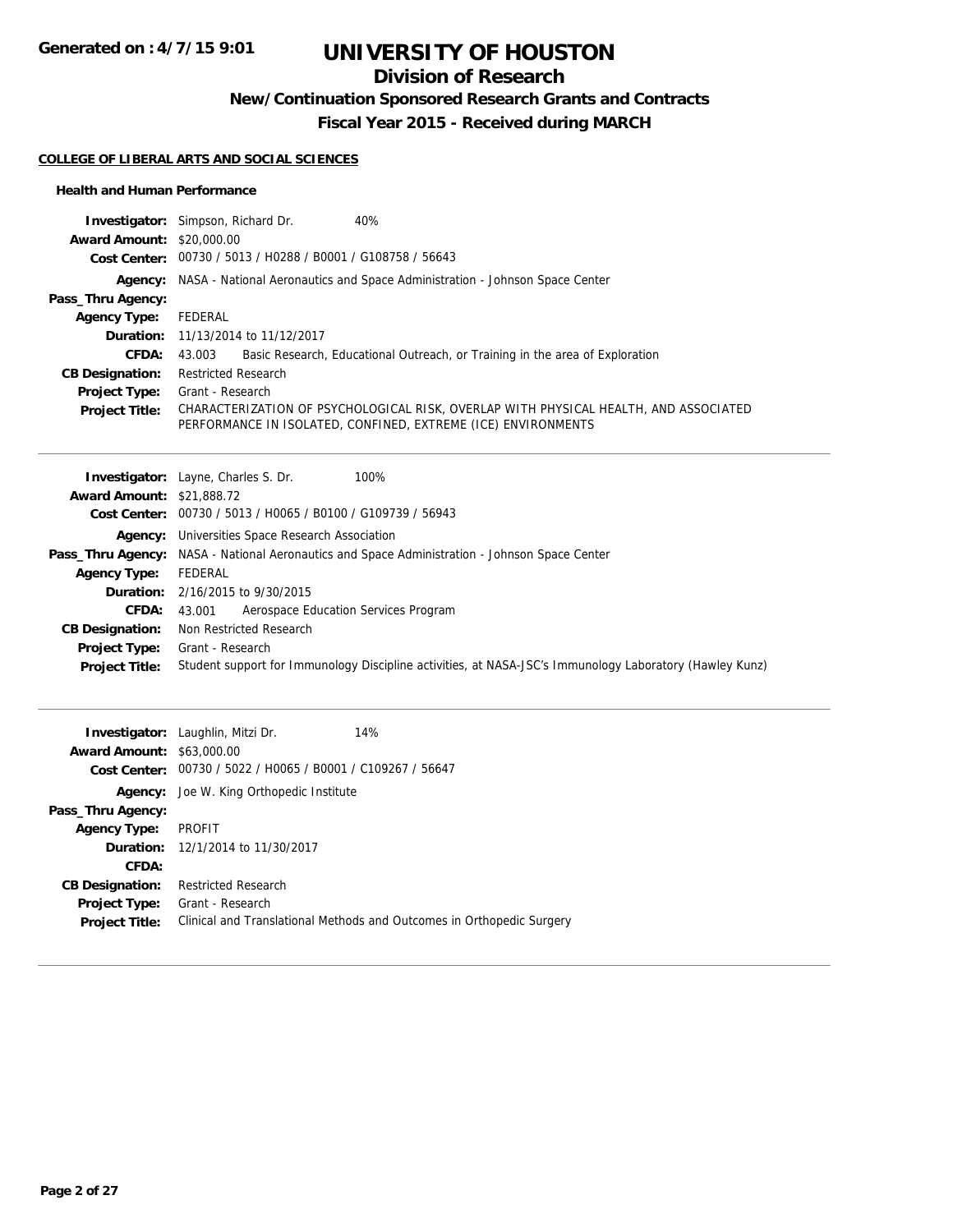## **Division of Research**

**New/Continuation Sponsored Research Grants and Contracts**

**Fiscal Year 2015 - Received during MARCH**

#### **COLLEGE OF LIBERAL ARTS AND SOCIAL SCIENCES**

#### **Health and Human Performance**

|                                  | 100%<br><b>Investigator:</b> Thrasher, T. Adam Dr.                                                                  |
|----------------------------------|---------------------------------------------------------------------------------------------------------------------|
| <b>Award Amount: \$17,198.64</b> |                                                                                                                     |
|                                  | Cost Center: 00730 / 5021 / H0065 / B0001 / G109039 / 56360                                                         |
|                                  | <b>Agency:</b> Methodist Hospital Research Institute                                                                |
| Pass_Thru Agency:                |                                                                                                                     |
| <b>Agency Type:</b>              | NON PROFIT                                                                                                          |
|                                  | <b>Duration:</b> 8/18/2014 to 8/17/2015                                                                             |
| CFDA:                            |                                                                                                                     |
| <b>CB Designation:</b>           | <b>Restricted Research</b>                                                                                          |
| Project Type:                    | Grant - Research                                                                                                    |
| <b>Project Title:</b>            | The effects of levodopa and deep brain stimulation on muscle activation patterns during gait in Parkinson's Disease |

|                                   | <b>Investigator:</b> O'Connor, Daniel Dr.                   | 42%                                                                   |
|-----------------------------------|-------------------------------------------------------------|-----------------------------------------------------------------------|
| <b>Award Amount: \$189,000.00</b> |                                                             |                                                                       |
|                                   | Cost Center: 00730 / 5022 / H0065 / B0001 / C109267 / 56647 |                                                                       |
|                                   | <b>Agency:</b> Joe W. King Orthopedic Institute             |                                                                       |
| Pass_Thru Agency:                 |                                                             |                                                                       |
| <b>Agency Type:</b>               | <b>PROFIT</b>                                               |                                                                       |
|                                   | <b>Duration:</b> 12/1/2014 to 11/30/2017                    |                                                                       |
| CFDA:                             |                                                             |                                                                       |
| <b>CB Designation:</b>            | <b>Restricted Research</b>                                  |                                                                       |
| <b>Project Type:</b>              | Grant - Research                                            |                                                                       |
| <b>Project Title:</b>             |                                                             | Clinical and Translational Methods and Outcomes in Orthopedic Surgery |

### **Psychology**

|                                 | 18%<br><b>Investigator:</b> Alfano, Candice Dr.                                                                                                       |
|---------------------------------|-------------------------------------------------------------------------------------------------------------------------------------------------------|
| <b>Award Amount: \$9,000.00</b> |                                                                                                                                                       |
|                                 | Cost Center: 00730 / 5013 / H0288 / B0001 / G108758 / 56643                                                                                           |
|                                 | <b>Agency:</b> NASA - National Aeronautics and Space Administration - Johnson Space Center                                                            |
| Pass_Thru Agency:               |                                                                                                                                                       |
| <b>Agency Type:</b>             | FEDERAL                                                                                                                                               |
|                                 | <b>Duration:</b> 11/13/2014 to 11/12/2017                                                                                                             |
| <b>CFDA:</b>                    | Basic Research, Educational Outreach, or Training in the area of Exploration<br>43.003                                                                |
| <b>CB Designation:</b>          | <b>Restricted Research</b>                                                                                                                            |
| <b>Project Type:</b>            | Grant - Research                                                                                                                                      |
| <b>Project Title:</b>           | CHARACTERIZATION OF PSYCHOLOGICAL RISK. OVERLAP WITH PHYSICAL HEALTH. AND ASSOCIATED<br>PERFORMANCE IN ISOLATED, CONFINED, EXTREME (ICE) ENVIRONMENTS |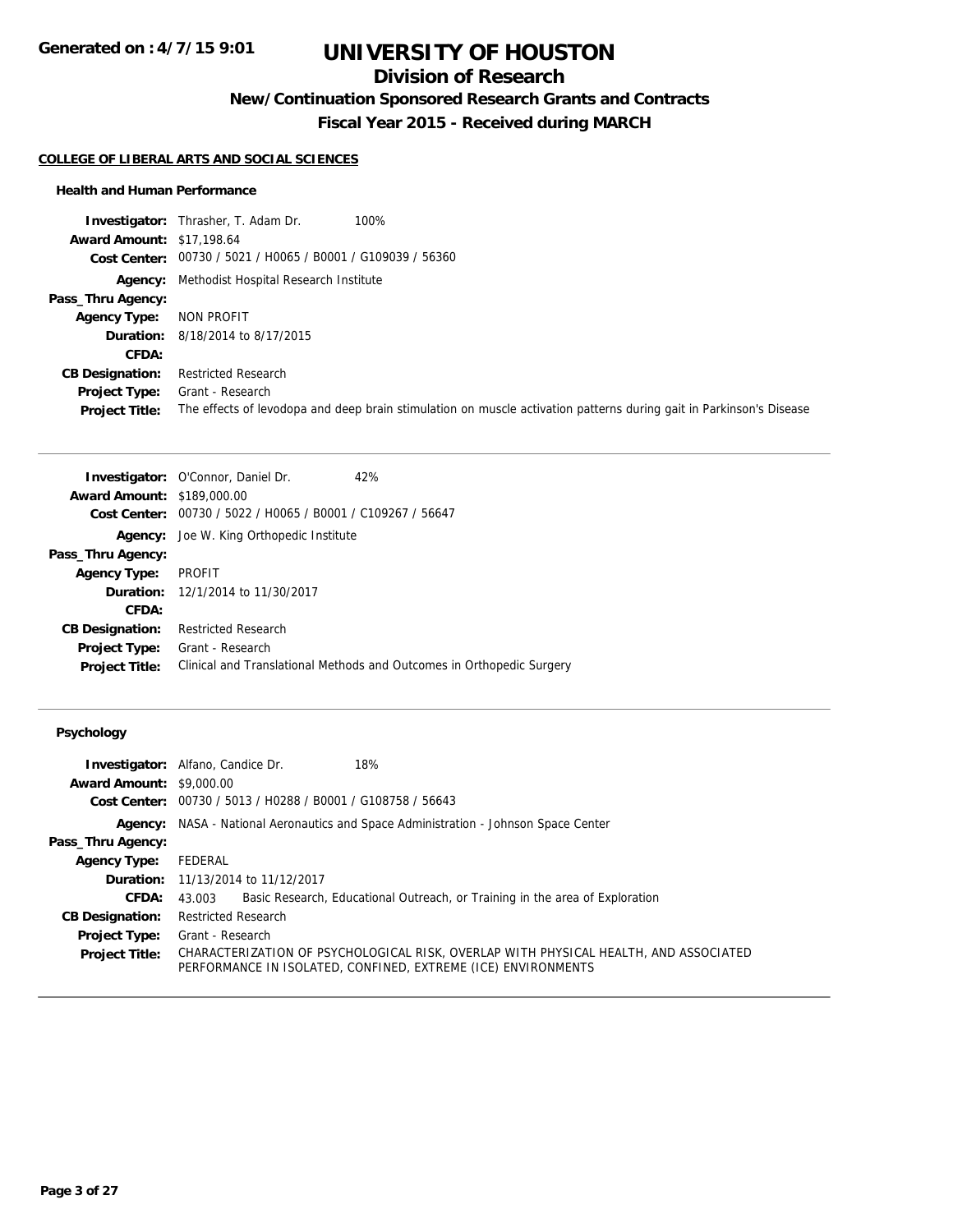## **Division of Research**

**New/Continuation Sponsored Research Grants and Contracts**

**Fiscal Year 2015 - Received during MARCH**

#### **COLLEGE OF LIBERAL ARTS AND SOCIAL SCIENCES**

## **Psychology**

|                                   | <b>Investigator:</b> Neighbors, Clayton Dr.<br>100%                     |
|-----------------------------------|-------------------------------------------------------------------------|
| <b>Award Amount: \$216,344.00</b> |                                                                         |
|                                   | Cost Center: 00730 / 5013 / H0125 / B0100 / G107191 / 56179             |
|                                   | <b>Agency:</b> National Institute on Alcohol Abuse and Alcoholism       |
| Pass_Thru Agency:                 |                                                                         |
| <b>Agency Type:</b>               | FEDERAL                                                                 |
|                                   | <b>Duration:</b> 9/10/2014 to 8/31/2016                                 |
| <b>CFDA:</b>                      | 93.273 Alcohol Research Programs                                        |
| <b>CB Designation:</b>            | Non Restricted Research                                                 |
| <b>Project Type:</b>              | Grant - Research                                                        |
| <b>Project Title:</b>             | Motivating Recruitment and Efficacy in Normative Feedback Interventions |
|                                   |                                                                         |

### **COLLEGE OF NATURAL SCIENCES AND MATHEMATICS**

### **Biology/Biochemistry**

|                                   | <b>Investigator:</b> Bose, Rathindra Dr.                    | 100% |
|-----------------------------------|-------------------------------------------------------------|------|
| <b>Award Amount: \$100,000.00</b> |                                                             |      |
|                                   | Cost Center: 00730 / 5021 / H0104 / B0001 / C109458 / 57062 |      |
|                                   | <b>Agency:</b> William & Ella Owens Medical Research        |      |
| Pass_Thru Agency:                 |                                                             |      |
| Agency Type: FOUNDATION           |                                                             |      |
|                                   | <b>Duration:</b> $1/1/2015$ to $12/31/2015$                 |      |
| CFDA:                             |                                                             |      |
| <b>CB Designation:</b>            | <b>Restricted Research</b>                                  |      |
| Project Type:                     | Grant - Research                                            |      |
| <b>Project Title:</b>             | Alleviation of Neurotoxicity of Cancer Drugs                |      |

| <b>Award Amount: \$247,121.00</b>             | 100%<br><b>Investigator:</b> Cooper, Tim Dr.<br>Cost Center: 00730 / 5013 / H0104 / B0001 / G105654 / 52600          |
|-----------------------------------------------|----------------------------------------------------------------------------------------------------------------------|
|                                               | <b>Agency:</b> National Science Foundation                                                                           |
| Pass_Thru Agency:                             |                                                                                                                      |
| <b>Agency Type:</b>                           | FEDERAL                                                                                                              |
|                                               | <b>Duration:</b> 4/1/2013 to 3/31/2018                                                                               |
| <b>CFDA: 47.074</b>                           | <b>Biological Sciences</b>                                                                                           |
| <b>CB Designation:</b>                        | <b>Restricted Research</b>                                                                                           |
| <b>Project Type:</b><br><b>Project Title:</b> | Grant - Research<br>CAREER: Causes and consequences of evolvability in natural and lab-evolved bacterial populations |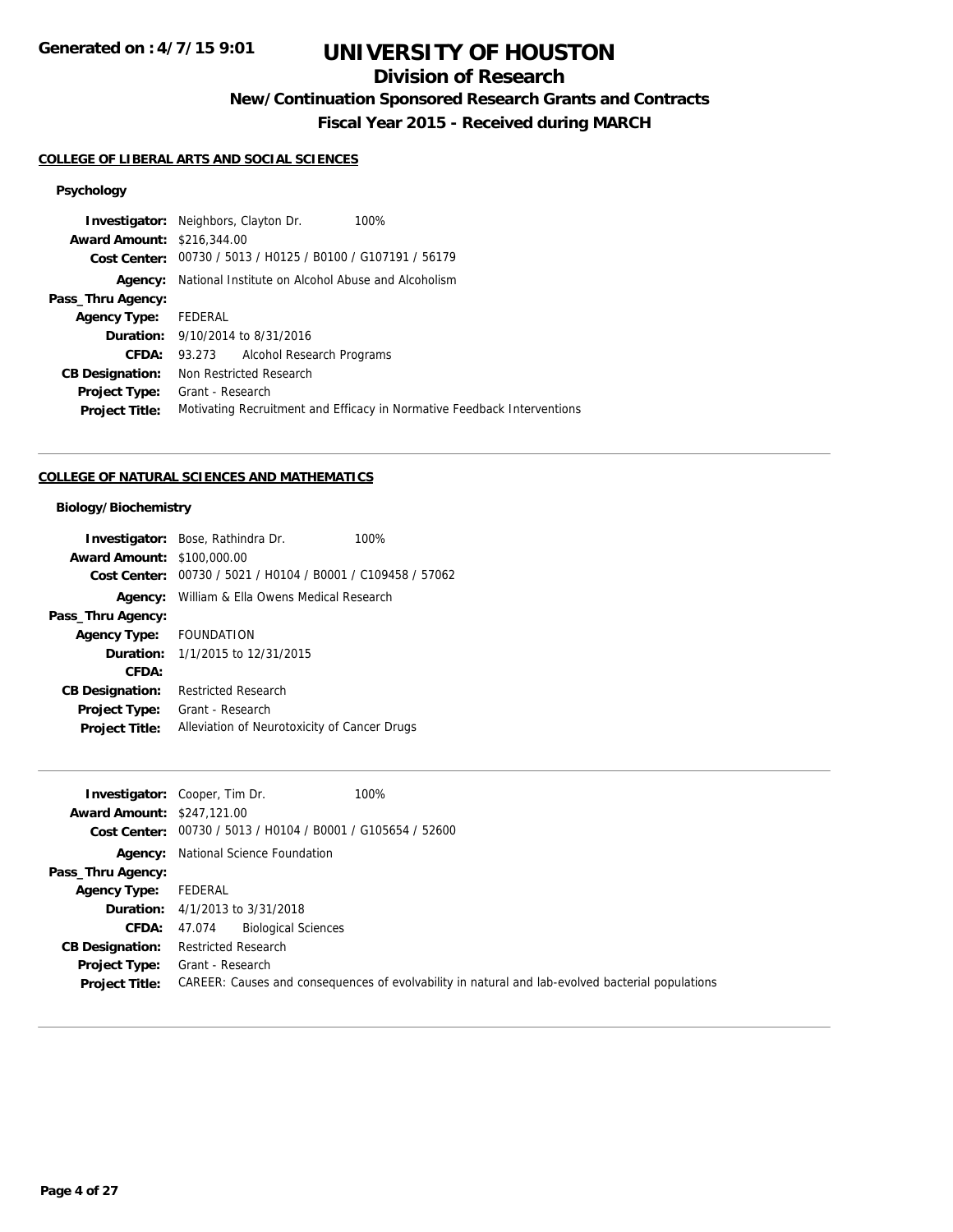## **Division of Research**

**New/Continuation Sponsored Research Grants and Contracts**

**Fiscal Year 2015 - Received during MARCH**

#### **COLLEGE OF NATURAL SCIENCES AND MATHEMATICS**

### **Biology/Biochemistry**

|                                   | <b>Investigator:</b> Fujita, Masaya Dr.<br>100%                                                             |
|-----------------------------------|-------------------------------------------------------------------------------------------------------------|
| <b>Award Amount: \$220,454.00</b> |                                                                                                             |
|                                   | Cost Center: 00730 / 5013 / H0104 / B0001 / G105358 / 52388                                                 |
|                                   | <b>Agency:</b> National Science Foundation                                                                  |
| Pass_Thru Agency:                 |                                                                                                             |
| <b>Agency Type:</b>               | FEDERAL                                                                                                     |
|                                   | <b>Duration:</b> $2/1/2013$ to $1/31/2016$                                                                  |
|                                   | <b>CFDA:</b> 47.074 Biological Sciences                                                                     |
| <b>CB Designation:</b>            | <b>Restricted Research</b>                                                                                  |
| <b>Project Type:</b>              | Grant - Research                                                                                            |
| <b>Project Title:</b>             | Collaborative research: Information processing by gene regulatory network controlling bacterial sporulation |

|                                   | <b>Investigator:</b> Frigo, Daniel Dr.                      | 50%                                                                               |
|-----------------------------------|-------------------------------------------------------------|-----------------------------------------------------------------------------------|
| <b>Award Amount: \$181,020.50</b> |                                                             |                                                                                   |
|                                   | Cost Center: 00730 / 5013 / H0515 / B0001 / G108218 / 56893 |                                                                                   |
|                                   | <b>Agency:</b> National Cancer Institute                    |                                                                                   |
| Pass_Thru Agency:                 |                                                             |                                                                                   |
| <b>Agency Type:</b>               | FEDERAL                                                     |                                                                                   |
|                                   | <b>Duration:</b> 1/27/2015 to 12/31/2015                    |                                                                                   |
| <b>CFDA:</b>                      | Cancer Biology Research<br>93.396                           |                                                                                   |
| <b>CB Designation:</b>            | <b>Restricted Research</b>                                  |                                                                                   |
| <b>Project Type:</b>              | Grant - Research                                            |                                                                                   |
| <b>Project Title:</b>             |                                                             | Genetic & Metabolic Dissection of the CAMKKbeta Signaling Axis in Prostate Cancer |

|                                   | <b>Investigator:</b> Frigo, Daniel Dr.                      | 50%                                                                         |
|-----------------------------------|-------------------------------------------------------------|-----------------------------------------------------------------------------|
| <b>Award Amount: \$101,229.50</b> |                                                             |                                                                             |
|                                   | Cost Center: 00730 / 5013 / H0515 / B0001 / G108115 / 56894 |                                                                             |
|                                   | <b>Agency:</b> National Cancer Institute                    |                                                                             |
| Pass_Thru Agency:                 |                                                             |                                                                             |
| Agency Type: FEDERAL              |                                                             |                                                                             |
|                                   | <b>Duration:</b> 2/1/2015 to 1/31/2016                      |                                                                             |
|                                   | <b>CFDA:</b> 93.396 Cancer Biology Research                 |                                                                             |
| <b>CB Designation:</b>            | Restricted Research                                         |                                                                             |
|                                   | <b>Project Type:</b> Grant - Research                       |                                                                             |
| <b>Project Title:</b>             |                                                             | Androgen Receptor- and Myc-Mediated Glutamine Metabolism in Prostate Cancer |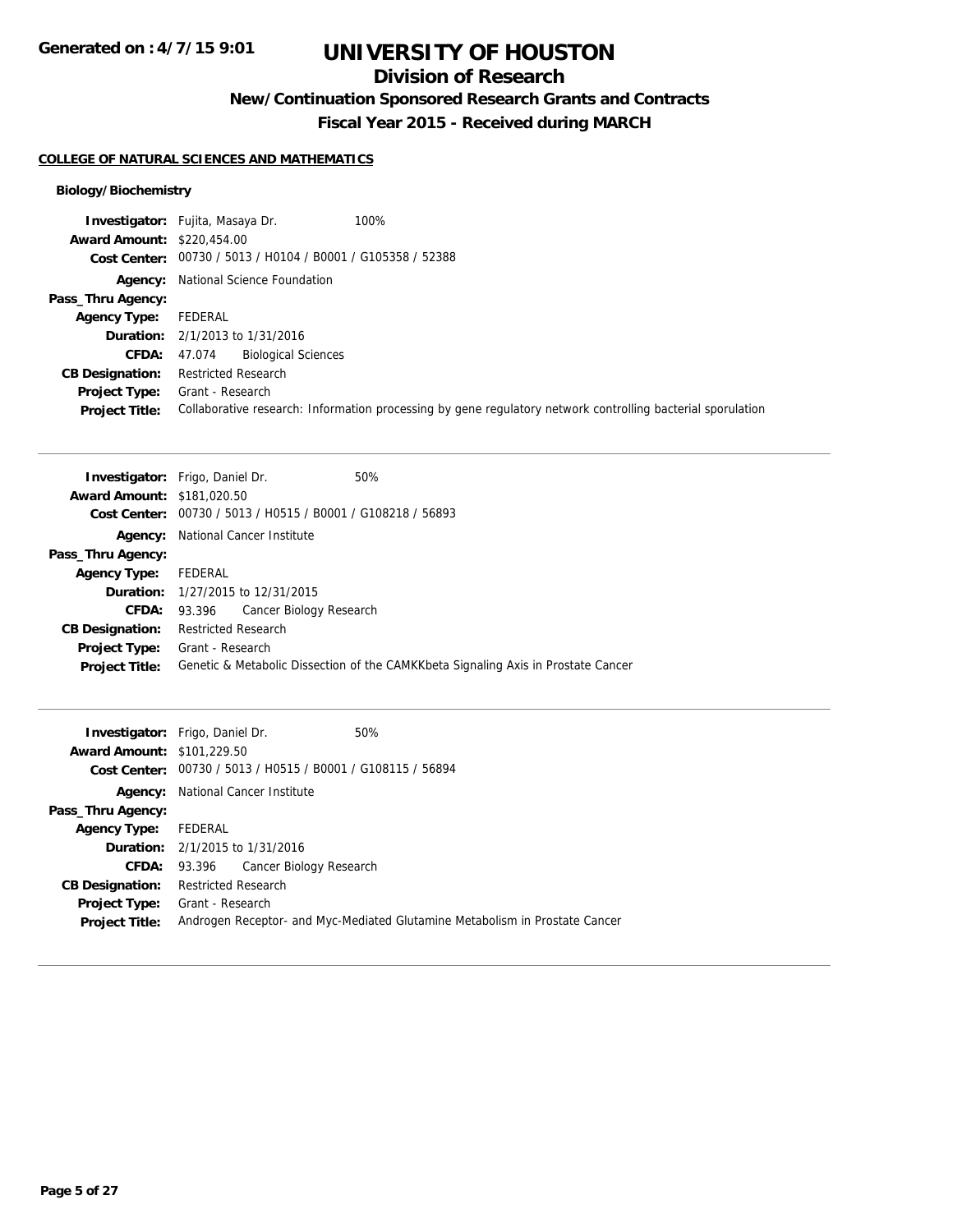## **Division of Research**

**New/Continuation Sponsored Research Grants and Contracts**

**Fiscal Year 2015 - Received during MARCH**

## **COLLEGE OF NATURAL SCIENCES AND MATHEMATICS**

### **Center for Nuclear Receptors and Cell Signaling**

| <b>Investigator:</b> Frigo, Daniel Dr. |                            |                                                             | 50%                                                                               |
|----------------------------------------|----------------------------|-------------------------------------------------------------|-----------------------------------------------------------------------------------|
| <b>Award Amount: \$181,020.50</b>      |                            |                                                             |                                                                                   |
|                                        |                            | Cost Center: 00730 / 5013 / H0515 / B0001 / G108218 / 56893 |                                                                                   |
| Agency:                                |                            | National Cancer Institute                                   |                                                                                   |
| Pass_Thru Agency:                      |                            |                                                             |                                                                                   |
| <b>Agency Type:</b>                    | FEDERAL                    |                                                             |                                                                                   |
|                                        |                            | <b>Duration:</b> 1/27/2015 to 12/31/2015                    |                                                                                   |
| <b>CFDA:</b>                           |                            | 93.396 Cancer Biology Research                              |                                                                                   |
| <b>CB Designation:</b>                 | <b>Restricted Research</b> |                                                             |                                                                                   |
| <b>Project Type:</b>                   | Grant - Research           |                                                             |                                                                                   |
| <b>Project Title:</b>                  |                            |                                                             | Genetic & Metabolic Dissection of the CAMKKbeta Signaling Axis in Prostate Cancer |

| <b>Investigator:</b> Frigo, Daniel Dr. |                     |                                                             | 50%                                                                         |
|----------------------------------------|---------------------|-------------------------------------------------------------|-----------------------------------------------------------------------------|
| <b>Award Amount: \$101,229.50</b>      |                     |                                                             |                                                                             |
|                                        |                     | Cost Center: 00730 / 5013 / H0515 / B0001 / G108115 / 56894 |                                                                             |
|                                        |                     | <b>Agency:</b> National Cancer Institute                    |                                                                             |
| Pass_Thru Agency:                      |                     |                                                             |                                                                             |
| <b>Agency Type:</b>                    | FEDERAL             |                                                             |                                                                             |
| <b>Duration:</b> 2/1/2015 to 1/31/2016 |                     |                                                             |                                                                             |
|                                        |                     | <b>CFDA:</b> 93.396 Cancer Biology Research                 |                                                                             |
| <b>CB Designation:</b>                 | Restricted Research |                                                             |                                                                             |
| <b>Project Type:</b>                   | Grant - Research    |                                                             |                                                                             |
| <b>Project Title:</b>                  |                     |                                                             | Androgen Receptor- and Myc-Mediated Glutamine Metabolism in Prostate Cancer |
|                                        |                     |                                                             |                                                                             |

### **Chemistry**

|                                 | <b>Investigator:</b> Meen, James Dr.                        | 30%                                                             |
|---------------------------------|-------------------------------------------------------------|-----------------------------------------------------------------|
| <b>Award Amount: \$3,000.00</b> |                                                             |                                                                 |
|                                 |                                                             | Cost Center: 00730 / 5043 / H0452 / B0001 / G107616 / 54500     |
| Agency:                         | <b>Clarkson Aerospace Corporation</b>                       |                                                                 |
|                                 | <b>Pass_Thru Agency:</b> U.S. Air Force Research Laboratory |                                                                 |
| <b>Agency Type:</b>             | FEDERAL                                                     |                                                                 |
|                                 | <b>Duration:</b> 9/3/2013 to 12/31/2015                     |                                                                 |
| CFDA:                           | 12.800                                                      | Air Force Defense Research Sciences Program                     |
| <b>CB Designation:</b>          | <b>Restricted Research</b>                                  |                                                                 |
| <b>Project Type:</b>            | Contract - Research                                         |                                                                 |
| <b>Project Title:</b>           |                                                             | AFRL Collaboration Program-Materials and Manufacturing Research |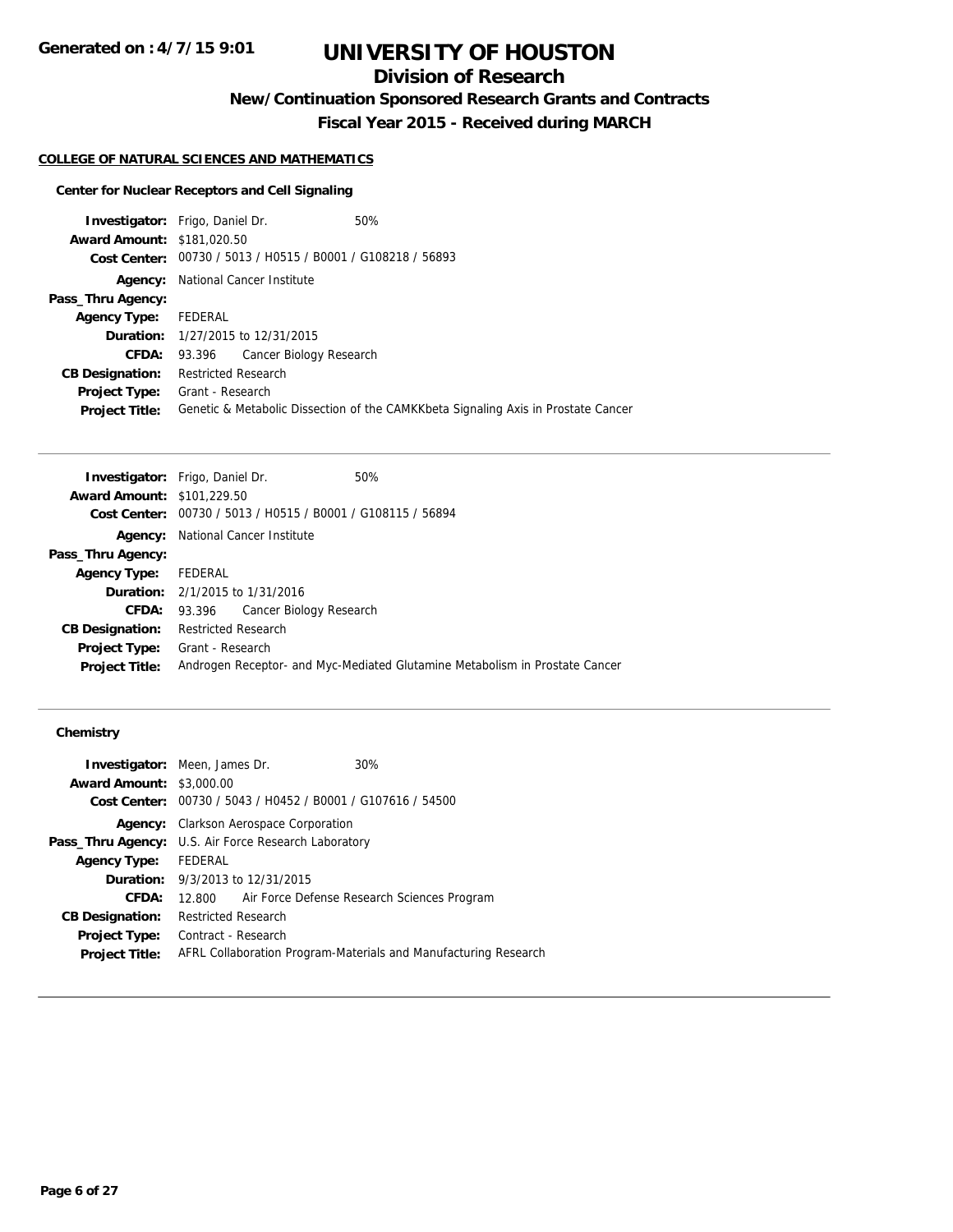## **Division of Research**

**New/Continuation Sponsored Research Grants and Contracts**

**Fiscal Year 2015 - Received during MARCH**

#### **COLLEGE OF NATURAL SCIENCES AND MATHEMATICS**

## **Chemistry**

**Investigator:** Jacobson, Allan J. Dr. 60% **Award Amount:** \$14,608.80 **Cost Center:** 00730 / 5022 / H0452 / B0001 / C109399 / 56830 **Agency:** Rare Resource Recycling **Pass\_Thru Agency: Agency Type:** PROFIT **Duration:** 11/15/2014 to 5/14/2015 **CFDA: CB Designation:** Restricted Research **Project Type:** Grant - Research Project Title: Rare Earth Elements Recovery from NdFeB Magnets

#### **Computer Science**

| <b>Investigator:</b> Solorio, Thamar Dr. |                            |                                                             | 100%                                                    |
|------------------------------------------|----------------------------|-------------------------------------------------------------|---------------------------------------------------------|
| <b>Award Amount: \$92,515.00</b>         |                            |                                                             |                                                         |
|                                          |                            | Cost Center: 00730 / 5013 / H0108 / B0001 / G109036 / 56114 |                                                         |
|                                          |                            | <b>Agency:</b> National Science Foundation                  |                                                         |
| Pass_Thru Agency:                        |                            |                                                             |                                                         |
| <b>Agency Type:</b>                      | FEDERAL                    |                                                             |                                                         |
|                                          |                            | <b>Duration:</b> 8/31/2014 to 12/31/2018                    |                                                         |
| CFDA:                                    | 47.070                     |                                                             | Computer and Information Science and Engineering (CISE) |
| <b>CB Designation:</b>                   | <b>Restricted Research</b> |                                                             |                                                         |
| Project Type:                            | Grant - Research           |                                                             |                                                         |
| <b>Project Title:</b>                    |                            | CAREER: Authorship Analysis Across Domains                  |                                                         |
|                                          |                            |                                                             |                                                         |

#### **Mathematics**

| <b>Investigator:</b> Nicol, Matthew Dr.<br><b>Award Amount:</b> | \$12,400.00                                |                                                             | 25% |
|-----------------------------------------------------------------|--------------------------------------------|-------------------------------------------------------------|-----|
|                                                                 |                                            | Cost Center: 00730 / 5013 / H0110 / B0001 / G109187 / 56711 |     |
|                                                                 | <b>Agency:</b> National Science Foundation |                                                             |     |
| Pass_Thru Agency:                                               |                                            |                                                             |     |
| <b>Agency Type:</b> FEDERAL                                     |                                            |                                                             |     |
|                                                                 | <b>Duration:</b> $4/1/2015$ to $3/31/2016$ |                                                             |     |
| CFDA:                                                           | 47.049                                     | Mathematical and Physical Sciences                          |     |
| <b>CB Designation:</b>                                          | Non Restricted Research                    |                                                             |     |
| <b>Project Type:</b>                                            | Grant - Research                           |                                                             |     |
| <b>Project Title:</b>                                           | Houston Summer School on Dynamical Systems |                                                             |     |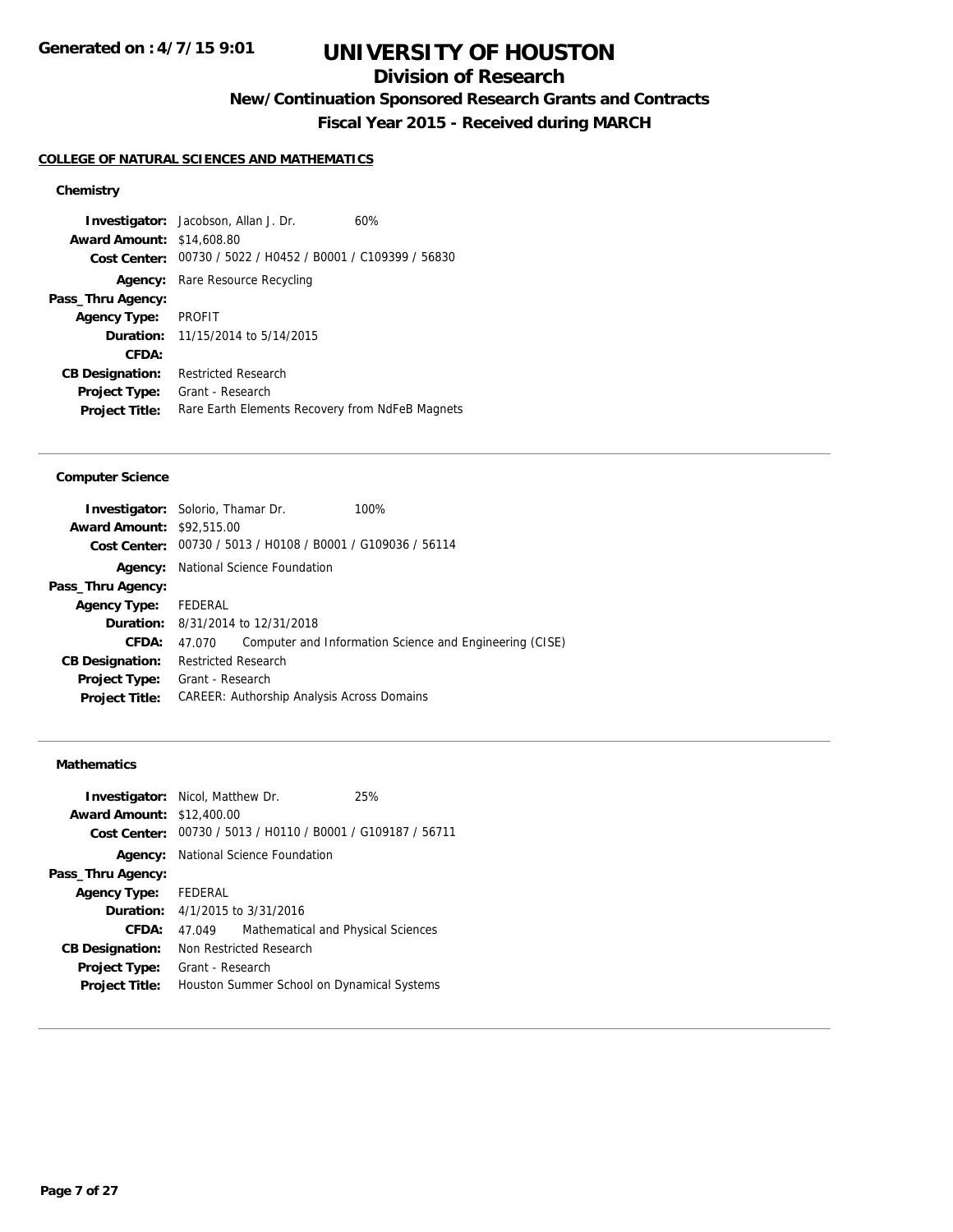## **Division of Research**

**New/Continuation Sponsored Research Grants and Contracts**

**Fiscal Year 2015 - Received during MARCH**

### **COLLEGE OF NATURAL SCIENCES AND MATHEMATICS**

### **Mathematics**

|                                  | <b>Investigator:</b> Kuznetsov, Yuri Dr.                    | 100% |
|----------------------------------|-------------------------------------------------------------|------|
| <b>Award Amount: \$90,000.00</b> |                                                             |      |
|                                  | Cost Center: 00730 / 5022 / H0110 / B0001 / C109457 / 56697 |      |
|                                  | <b>Agency:</b> ExxonMobil Upstream Research Co.             |      |
| Pass_Thru Agency:                |                                                             |      |
| Agency Type: PROFIT              |                                                             |      |
|                                  | <b>Duration:</b> 12/15/2014 to 12/31/2015                   |      |
| CFDA:                            |                                                             |      |
| <b>CB Designation:</b>           | <b>Restricted Research</b>                                  |      |
| <b>Project Type:</b>             | Grant - Research                                            |      |
| <b>Project Title:</b>            | Research Agreement Number EM09998                           |      |

| <b>Award Amount:</b>                                                             |  |
|----------------------------------------------------------------------------------|--|
| \$7,000.00                                                                       |  |
| Cost Center: 00730 / 5021 / H0110 / B0001 / G104972 / 51714                      |  |
| The Simons Foundation<br>Agency:                                                 |  |
| Pass_Thru Agency:                                                                |  |
| Agency Type: FOUNDATION                                                          |  |
| <b>Duration:</b> $9/1/2012$ to $8/31/2017$                                       |  |
| CFDA:                                                                            |  |
| <b>Restricted Research</b><br><b>CB Designation:</b>                             |  |
| Grant - Research<br><b>Project Type:</b>                                         |  |
| Properties of dynamical systems with some hyperbolicity<br><b>Project Title:</b> |  |

|                                  | <b>Investigator:</b> Climenhaga, Vaughn Dr.                 | 25% |
|----------------------------------|-------------------------------------------------------------|-----|
| <b>Award Amount: \$12,400.00</b> |                                                             |     |
|                                  | Cost Center: 00730 / 5013 / H0110 / B0001 / G109187 / 56711 |     |
|                                  | <b>Agency:</b> National Science Foundation                  |     |
| Pass_Thru Agency:                |                                                             |     |
| Agency Type: FEDERAL             |                                                             |     |
|                                  | <b>Duration:</b> $4/1/2015$ to $3/31/2016$                  |     |
| CFDA:                            | Mathematical and Physical Sciences<br>47.049                |     |
| <b>CB Designation:</b>           | Non Restricted Research                                     |     |
| <b>Project Type:</b>             | Grant - Research                                            |     |
| <b>Project Title:</b>            | Houston Summer School on Dynamical Systems                  |     |
|                                  |                                                             |     |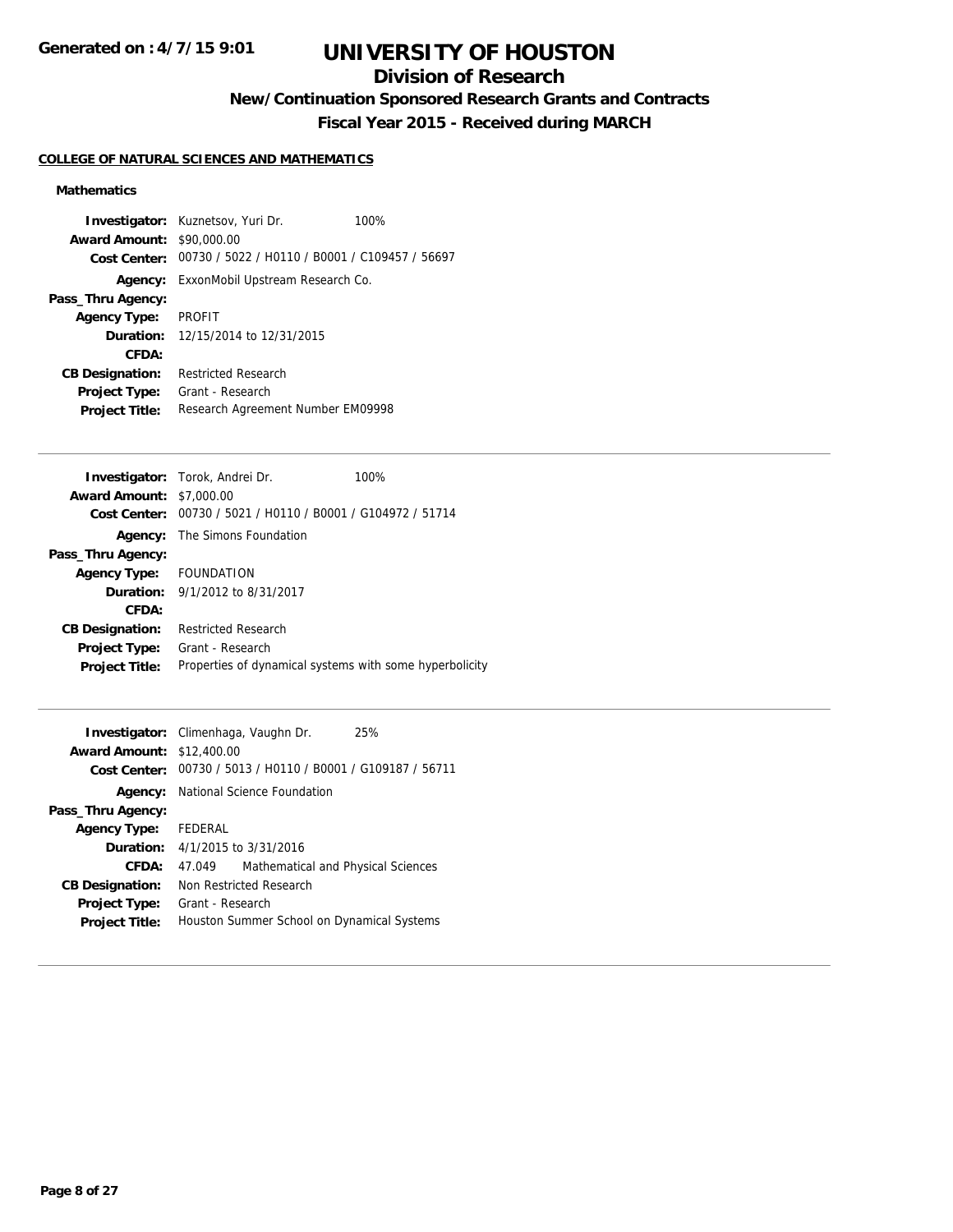## **Division of Research**

**New/Continuation Sponsored Research Grants and Contracts**

**Fiscal Year 2015 - Received during MARCH**

### **COLLEGE OF NATURAL SCIENCES AND MATHEMATICS**

### **Mathematics**

|                                            |         | 25%                                                                                                                                                                                                                                                                     |
|--------------------------------------------|---------|-------------------------------------------------------------------------------------------------------------------------------------------------------------------------------------------------------------------------------------------------------------------------|
|                                            |         |                                                                                                                                                                                                                                                                         |
|                                            |         |                                                                                                                                                                                                                                                                         |
|                                            |         |                                                                                                                                                                                                                                                                         |
|                                            |         |                                                                                                                                                                                                                                                                         |
|                                            |         |                                                                                                                                                                                                                                                                         |
|                                            |         |                                                                                                                                                                                                                                                                         |
| 47.049                                     |         |                                                                                                                                                                                                                                                                         |
| Non Restricted Research                    |         |                                                                                                                                                                                                                                                                         |
| Grant - Research                           |         |                                                                                                                                                                                                                                                                         |
| Houston Summer School on Dynamical Systems |         |                                                                                                                                                                                                                                                                         |
|                                            | FEDERAL | <b>Investigator:</b> Torok, Andrei Dr.<br><b>Award Amount: \$12,400.00</b><br>Cost Center: 00730 / 5013 / H0110 / B0001 / G109187 / 56711<br><b>Agency:</b> National Science Foundation<br><b>Duration:</b> 4/1/2015 to 3/31/2016<br>Mathematical and Physical Sciences |

|                      |                                    | 25%                                                                                                                                                                                                                                                                                               |
|----------------------|------------------------------------|---------------------------------------------------------------------------------------------------------------------------------------------------------------------------------------------------------------------------------------------------------------------------------------------------|
|                      |                                    |                                                                                                                                                                                                                                                                                                   |
|                      |                                    |                                                                                                                                                                                                                                                                                                   |
|                      |                                    |                                                                                                                                                                                                                                                                                                   |
|                      |                                    |                                                                                                                                                                                                                                                                                                   |
| Agency Type: FEDERAL |                                    |                                                                                                                                                                                                                                                                                                   |
|                      |                                    |                                                                                                                                                                                                                                                                                                   |
| 47.049               | Mathematical and Physical Sciences |                                                                                                                                                                                                                                                                                                   |
|                      |                                    |                                                                                                                                                                                                                                                                                                   |
|                      |                                    |                                                                                                                                                                                                                                                                                                   |
|                      |                                    |                                                                                                                                                                                                                                                                                                   |
|                      |                                    | <b>Investigator: Ott, William Dr.</b><br><b>Award Amount: \$12,400.00</b><br>00730 / 5013 / H0110 / B0001 / G109187 / 56711<br>National Science Foundation<br><b>Duration:</b> 4/1/2015 to 3/31/2016<br>Non Restricted Research<br>Grant - Research<br>Houston Summer School on Dynamical Systems |

### **Physics**

|                                 | <b>Investigator:</b> Cheung, Margaret Dr.  | 100%                                                |
|---------------------------------|--------------------------------------------|-----------------------------------------------------|
| <b>Award Amount: \$2,000.00</b> |                                            |                                                     |
| Cost Center:                    |                                            | 00730 / 5013 / H0112 / B0001 / G108051 / 56293      |
| Agency:                         | <b>Rice University</b>                     |                                                     |
| Pass_Thru Agency:               | National Science Foundation                |                                                     |
| <b>Agency Type:</b>             | <b>FEDERAL</b>                             |                                                     |
|                                 | <b>Duration:</b> $9/1/2014$ to $8/31/2015$ |                                                     |
| CFDA:                           | 47.049                                     | Mathematical and Physical Sciences                  |
| <b>CB Designation:</b>          | Restricted Research                        |                                                     |
| <b>Project Type:</b>            | Co-Op Agreement - Research                 |                                                     |
| <b>Project Title:</b>           |                                            | Center for Theoretical Biological Physics - Houston |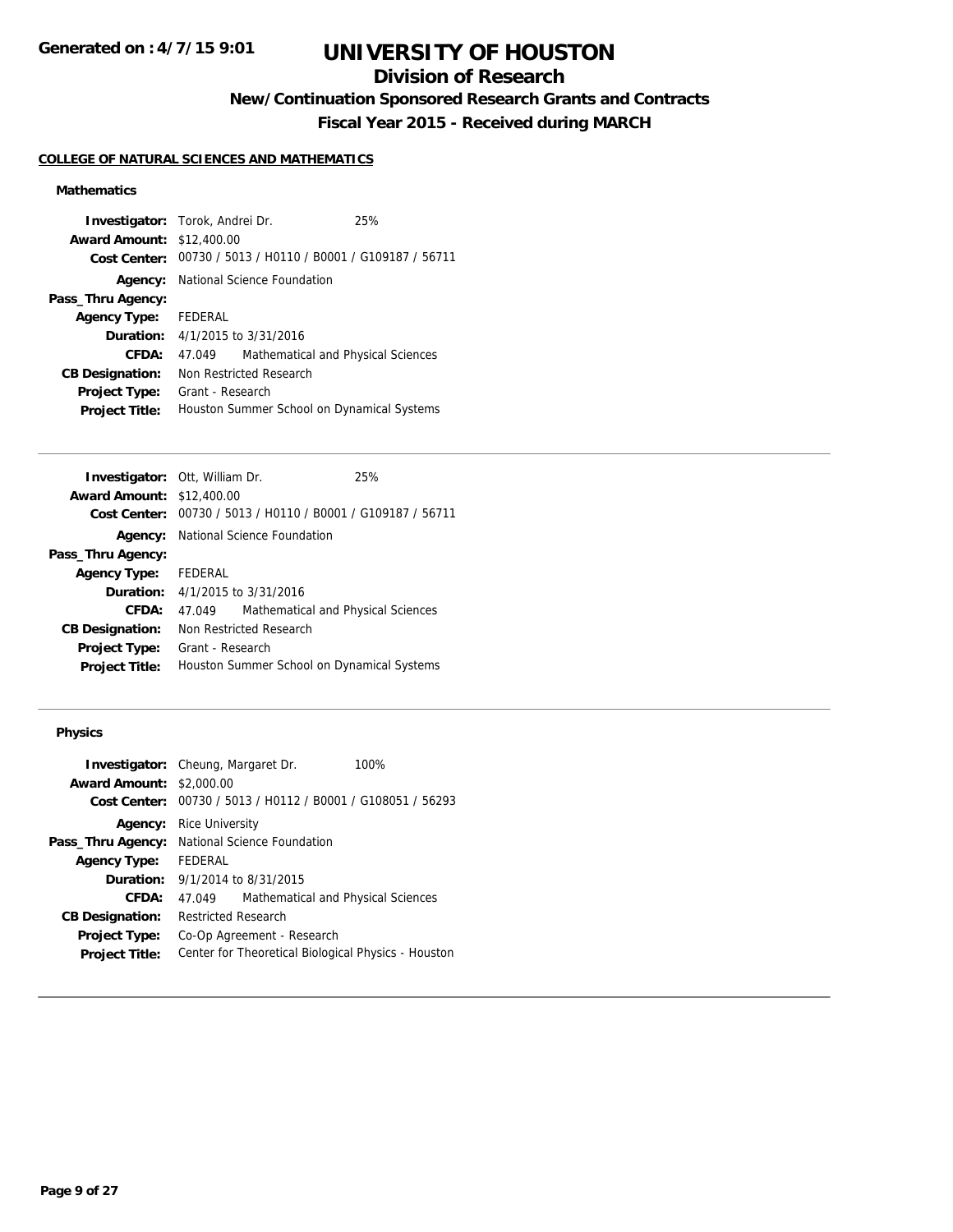## **Division of Research**

**New/Continuation Sponsored Research Grants and Contracts**

**Fiscal Year 2015 - Received during MARCH**

### **COLLEGE OF NATURAL SCIENCES AND MATHEMATICS**

### **Physics**

|                                   | 100%<br><b>Investigator:</b> Hungerford, Ed V. Dr.                                              |
|-----------------------------------|-------------------------------------------------------------------------------------------------|
| <b>Award Amount: \$223,249.00</b> |                                                                                                 |
|                                   | Cost Center: 00730 / 5013 / H0112 / B0001 / G108628 / 55695                                     |
|                                   | <b>Agency:</b> National Science Foundation                                                      |
| Pass_Thru Agency:                 |                                                                                                 |
| <b>Agency Type:</b>               | FEDERAL                                                                                         |
|                                   | <b>Duration:</b> 6/15/2014 to 5/31/2017                                                         |
| <b>CFDA:</b>                      | 47.049 Mathematical and Physical Sciences                                                       |
| <b>CB Designation:</b>            | <b>Restricted Research</b>                                                                      |
| <b>Project Type:</b>              | Grant - Research                                                                                |
| <b>Project Title:</b>             | Collaborative Research: Direct Search for Dark Matter with Underground Argon at LNGS(On campus) |

#### **COLLEGE OF OPTOMETRY**

#### **Optometry Vision Sciences**

|                        | 100%<br><b>Investigator:</b> Mathew, Jessica Dr.                    |                                                                                                                     |
|------------------------|---------------------------------------------------------------------|---------------------------------------------------------------------------------------------------------------------|
| <b>Award Amount:</b>   | \$68,000.00                                                         |                                                                                                                     |
| <b>Cost Center:</b>    | 00730 / 5022 / H0114 / B0001 / C109237 / 56892                      |                                                                                                                     |
| Agency:                | Shire Development LLC                                               |                                                                                                                     |
| Pass_Thru Agency:      |                                                                     |                                                                                                                     |
| <b>Agency Type:</b>    | <b>PROFIT</b>                                                       |                                                                                                                     |
| Duration:              | 10/23/2014 to 12/31/2015                                            |                                                                                                                     |
| CFDA:                  |                                                                     |                                                                                                                     |
| <b>CB Designation:</b> | <b>Restricted Research</b>                                          |                                                                                                                     |
| <b>Project Type:</b>   | Grant - Research                                                    |                                                                                                                     |
| <b>Project Title:</b>  |                                                                     | SHP606-304: A Phase 3, Multicenter, Randomized, Double-masked, and Placebo-controlled Study Evaluating the          |
|                        | Dry Eye Disease and History of Recent Artificial Tear Use (OPUS-3)  | Efficacy and Safety of a 5.0% Concentration of Lifitegrast Ophthalmic Solution Compared to Placebo in Subjects with |
|                        |                                                                     |                                                                                                                     |
|                        |                                                                     |                                                                                                                     |
| Investigator:          | Burns, Alan Dr.<br>100%                                             |                                                                                                                     |
| <b>Award Amount:</b>   | \$103,050.00                                                        |                                                                                                                     |
| <b>Cost Center:</b>    | 00730 / 5013 / H0114 / B0001 / G104849 / 53158                      |                                                                                                                     |
| Agency:                | Baylor College of Medicine                                          |                                                                                                                     |
| Pass_Thru Agency:      | National Institutes of Health                                       |                                                                                                                     |
| <b>Agency Type:</b>    | FEDERAL                                                             |                                                                                                                     |
| Duration:              | 2/1/2013 to 1/31/2016                                               |                                                                                                                     |
| CFDA:                  | <b>Blood Diseases and Resources Research</b><br>93.839              |                                                                                                                     |
| <b>CB Designation:</b> | <b>Restricted Research</b>                                          |                                                                                                                     |
| <b>Project Type:</b>   | Grant - Research                                                    |                                                                                                                     |
| <b>Project Title:</b>  | Platelets and Their Microparticles in the Inflamed Microcirculation |                                                                                                                     |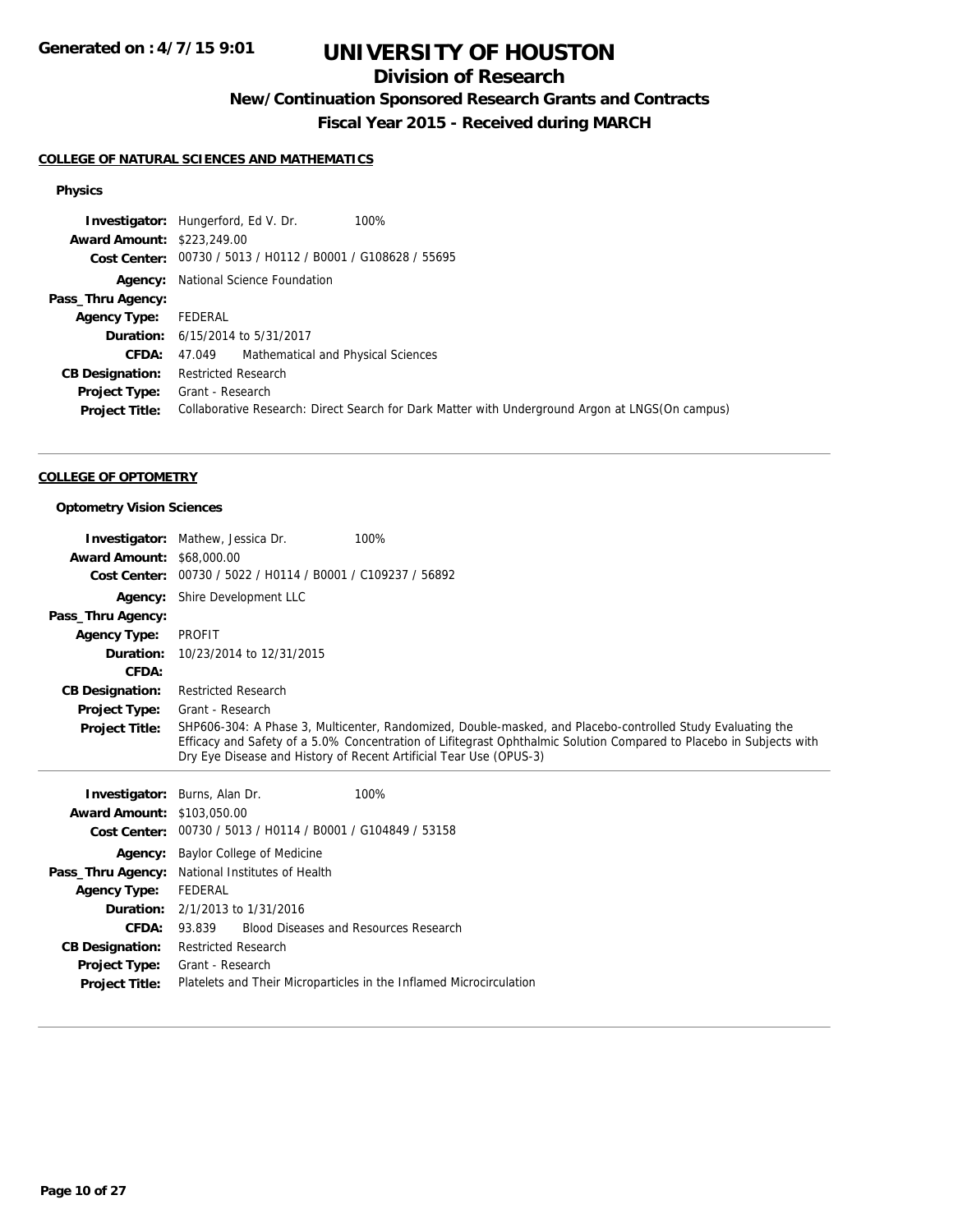## **Division of Research**

**New/Continuation Sponsored Research Grants and Contracts**

**Fiscal Year 2015 - Received during MARCH**

#### **COLLEGE OF OPTOMETRY**

#### **Optometry Vision Sciences**

**Investigator:** Smith III, Earl L. Dr. 100% **Award Amount:** \$84,283.95 **Cost Center:** 00730 / 5021 / H0114 / B0001 / C108767 / 55746 **Agency:** Brien Holden Vision Institute **Pass\_Thru Agency: Agency Type:** UNIVERSITY **Duration:** 7/1/2014 to 6/30/2015 **CFDA: CB Designation:** Restricted Research **Project Type:** Grant - Research **Project Title:** Optical Intervention - Supplement

|                         | 100%                                                                                                                                                                                                                                                                                                                                         |
|-------------------------|----------------------------------------------------------------------------------------------------------------------------------------------------------------------------------------------------------------------------------------------------------------------------------------------------------------------------------------------|
|                         |                                                                                                                                                                                                                                                                                                                                              |
|                         |                                                                                                                                                                                                                                                                                                                                              |
|                         |                                                                                                                                                                                                                                                                                                                                              |
|                         |                                                                                                                                                                                                                                                                                                                                              |
|                         |                                                                                                                                                                                                                                                                                                                                              |
|                         |                                                                                                                                                                                                                                                                                                                                              |
| 93.867 Vision Research  |                                                                                                                                                                                                                                                                                                                                              |
| Non Restricted Research |                                                                                                                                                                                                                                                                                                                                              |
| Grant - Research        |                                                                                                                                                                                                                                                                                                                                              |
|                         | PEDIG Vice Chair-Pediatric Eye Disease Investigator Group                                                                                                                                                                                                                                                                                    |
|                         | <b>Investigator:</b> Manny, Ruth E. Dr.<br><b>Award Amount: \$30,497,00</b><br>Cost Center: 00730 / 5013 / H0114 / B0100 / C109510 / 56702<br><b>Agency:</b> Jaeb Center for Health Research<br><b>Pass_Thru Agency:</b> National Eye Institute<br>Agency Type: FEDERAL<br><b>Duration:</b> 1/1/2015 to 12/31/2015<br><b>CB Designation:</b> |

#### **COLLEGE OF PHARMACY**

#### **Clinical Pharmacy & Administration**

| <b>Award Amount: \$75,343.20</b> | 80%<br><b>Investigator:</b> Fleming, Marc Dr.               |                                                                                                         |
|----------------------------------|-------------------------------------------------------------|---------------------------------------------------------------------------------------------------------|
|                                  | Cost Center: 00730 / 5022 / H0118 / B0001 / C108825 / 56519 |                                                                                                         |
|                                  | <b>Agency:</b> Mallinckrodt Pharmaceuticals                 |                                                                                                         |
| Pass_Thru Agency:                |                                                             |                                                                                                         |
| <b>Agency Type:</b>              | PROFIT                                                      |                                                                                                         |
|                                  | <b>Duration:</b> 11/10/2014 to 11/9/2015                    |                                                                                                         |
| CFDA:                            |                                                             |                                                                                                         |
| <b>CB Designation:</b>           | <b>Restricted Research</b>                                  |                                                                                                         |
| <b>Project Type:</b>             | Grant - Research                                            |                                                                                                         |
| <b>Project Title:</b>            | Products                                                    | Texas Prescribers Attitudes and Predicted Pain Management Based on Rescheduling Hydrocodone Combination |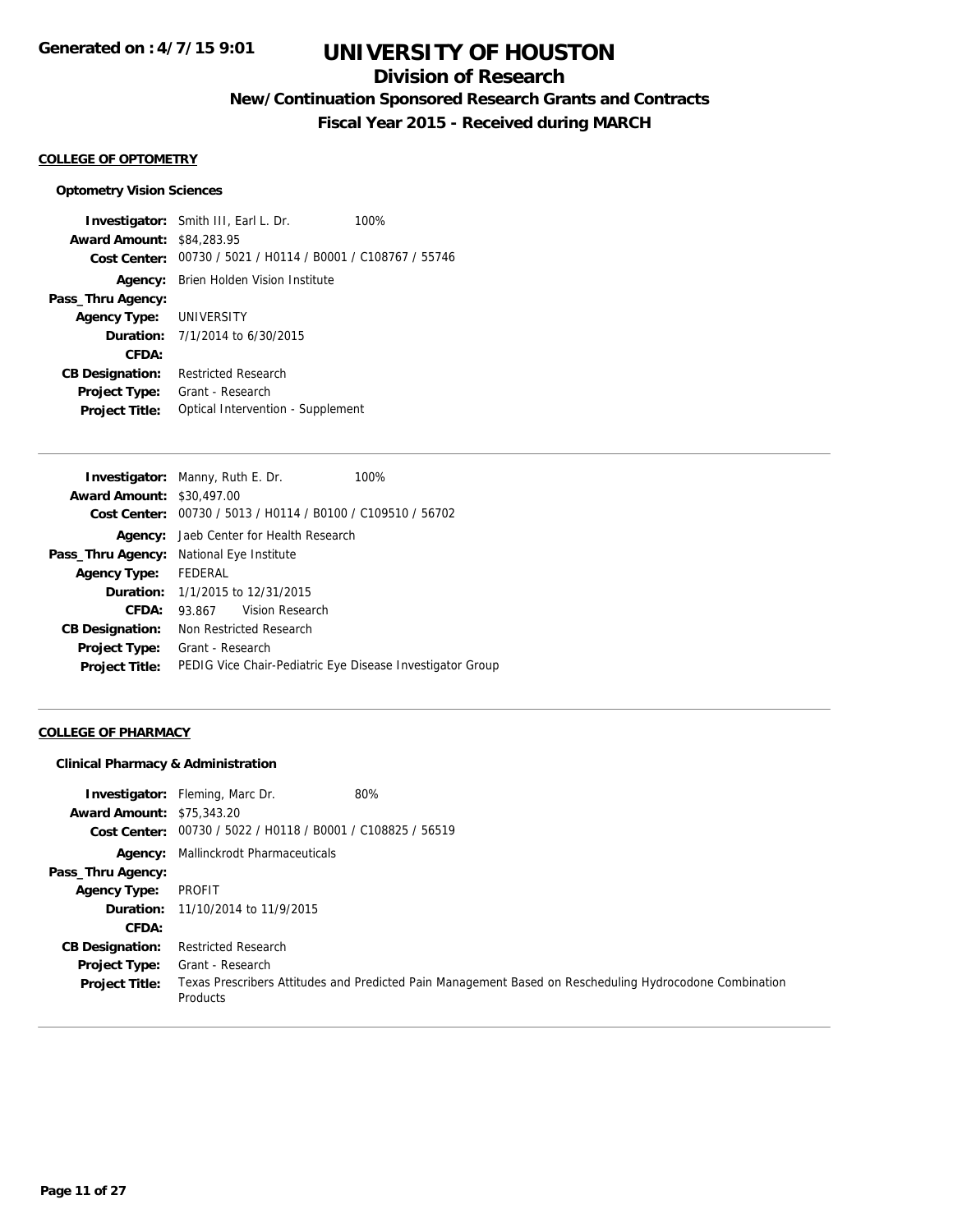## **Division of Research**

**New/Continuation Sponsored Research Grants and Contracts**

**Fiscal Year 2015 - Received during MARCH**

#### **COLLEGE OF PHARMACY**

#### **Clinical Pharmacy & Administration**

**Investigator:** Abughosh, Susan Dr. 10% **Award Amount:** \$9,417.90 **Cost Center:** 00730 / 5022 / H0118 / B0001 / C108825 / 56519 **Agency:** Mallinckrodt Pharmaceuticals **Pass\_Thru Agency: Agency Type:** PROFIT **Duration:** 11/10/2014 to 11/9/2015 **CFDA: CB Designation:** Restricted Research **Project Type:** Grant - Research **Project Title:** Texas Prescribers Attitudes and Predicted Pain Management Based on Rescheduling Hydrocodone Combination Products

|                                 | <b>Investigator:</b> Sansgiry, Sujit Dr.<br>10%                                                                     |
|---------------------------------|---------------------------------------------------------------------------------------------------------------------|
| <b>Award Amount: \$9,417.90</b> |                                                                                                                     |
|                                 | Cost Center: 00730 / 5022 / H0118 / B0001 / C108825 / 56519                                                         |
|                                 | <b>Agency:</b> Mallinckrodt Pharmaceuticals                                                                         |
| Pass_Thru Agency:               |                                                                                                                     |
| <b>Agency Type:</b>             | PROFIT                                                                                                              |
|                                 | <b>Duration:</b> 11/10/2014 to 11/9/2015                                                                            |
| CFDA:                           |                                                                                                                     |
| <b>CB Designation:</b>          | <b>Restricted Research</b>                                                                                          |
| <b>Project Type:</b>            | Grant - Research                                                                                                    |
| <b>Project Title:</b>           | Texas Prescribers Attitudes and Predicted Pain Management Based on Rescheduling Hydrocodone Combination<br>Products |

#### **Pharmacological and Pharmaceutical Sciences**

| <b>Award Amount: \$187,259.00</b> | <b>Investigator:</b> Ghose, Romi Dr.                                            |                              | 100%                                                |
|-----------------------------------|---------------------------------------------------------------------------------|------------------------------|-----------------------------------------------------|
| Cost Center:<br>Agency:           | 00730 / 5013 / H0117 / B0001 / G106867 / 54892<br>National Institutes of Health |                              |                                                     |
| Pass_Thru Agency:                 |                                                                                 |                              |                                                     |
| <b>Agency Type:</b>               | FEDERAL                                                                         |                              |                                                     |
| Duration:                         | 3/15/2014 to 2/29/2016                                                          |                              |                                                     |
| CFDA:                             | 93.279                                                                          | Drug Abuse Research Programs |                                                     |
| <b>CB Designation:</b>            | <b>Restricted Research</b>                                                      |                              |                                                     |
| <b>Project Type:</b>              | Grant - Research                                                                |                              |                                                     |
| <b>Project Title:</b>             |                                                                                 |                              | Novel in vivo regulatory mechanisms of human CYP3A4 |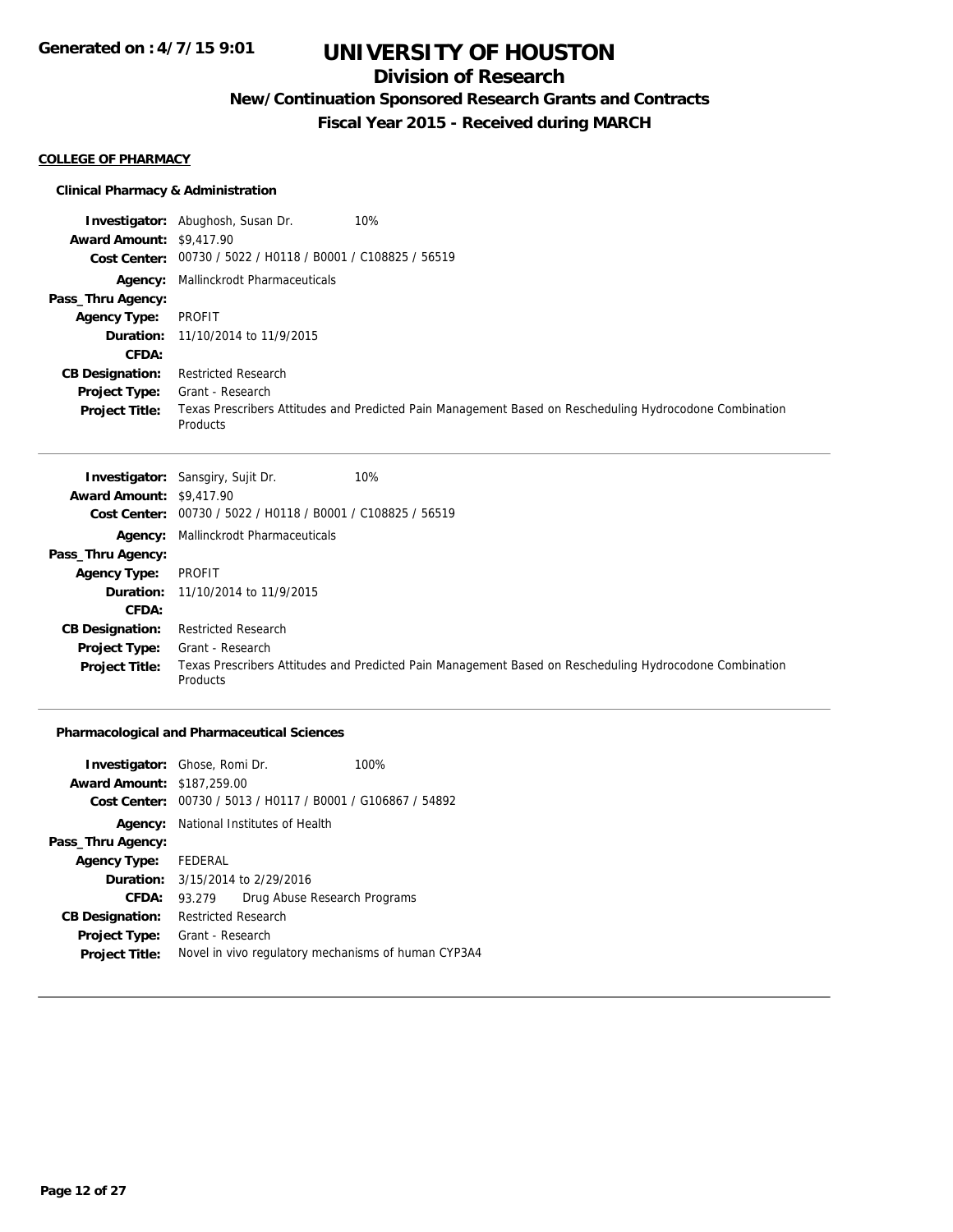## **Division of Research**

**New/Continuation Sponsored Research Grants and Contracts**

**Fiscal Year 2015 - Received during MARCH**

#### **COLLEGE OF TECHNOLOGY**

#### **Texas Manufacturing Assistance Center**

**Investigator:** Cline, Raymond Dr. 100% **Award Amount:** \$102,924.17 **Cost Center:** 00730 / 5022 / H0281 / C0001 / C107757 / 54548 **Agency:** Various Private Profit Agencies **Pass\_Thru Agency: Agency Type:** PROFIT **Duration:** 9/1/2013 to 8/31/2014 **CFDA: CB Designation:** Non Research **Project Type:** Other Support - Public Service **Project Title:** Program Income TMAC-19 Texas Manufacturing Assistance Center GY19

#### **CULLEN COLLEGE OF ENGINEERING**

#### **Biomedical Engineering**

|                                  | <b>Investigator:</b> Shevkoplyas, Sergey Dr.<br>100% |  |
|----------------------------------|------------------------------------------------------|--|
| <b>Award Amount: \$31,981.00</b> |                                                      |  |
| Cost Center:                     | 00730 / 5013 / H0071 / B0001 / G107605 / 54523       |  |
| Agency:                          | National Heart, Lung, and Blood Institute            |  |
| Pass_Thru Agency:                |                                                      |  |
| <b>Agency Type:</b>              | FEDERAL                                              |  |
|                                  | <b>Duration:</b> 9/1/2013 to 12/31/2017              |  |
| CFDA:                            | Blood Diseases and Resources Research<br>93.839      |  |
| <b>CB Designation:</b>           | <b>Restricted Research</b>                           |  |
| Project Type:                    | Grant - Research                                     |  |
| <b>Project Title:</b>            | Eliminating Mediators of Toxicity from Stored Blood  |  |

### **Center for Integrated Bio and Nano Systems**

| <b>Investigator:</b> Yao, Yan Dr.<br><b>Award Amount: \$40,848.20</b> | 20%                                                                                                         |
|-----------------------------------------------------------------------|-------------------------------------------------------------------------------------------------------------|
|                                                                       | Cost Center: 00730 / 5013 / H0070 / B0001 / G106207 / 52913                                                 |
|                                                                       | Agency: U.S. Navy Office of Naval Research                                                                  |
| Pass_Thru Agency:                                                     |                                                                                                             |
| Agency Type:                                                          | FEDERAL                                                                                                     |
|                                                                       | <b>Duration:</b> 5/1/2013 to 4/30/2016                                                                      |
| <b>CFDA:</b>                                                          | Basic and Applied Scientific Research<br>12.300                                                             |
| <b>CB Designation:</b>                                                | <b>Restricted Research</b>                                                                                  |
| <b>Project Type:</b>                                                  | Grant - Research                                                                                            |
| <b>Project Title:</b>                                                 | Developing Multivalent Ion Intercalation Batteries as High Energy and Safe Marine Distributed Power Sources |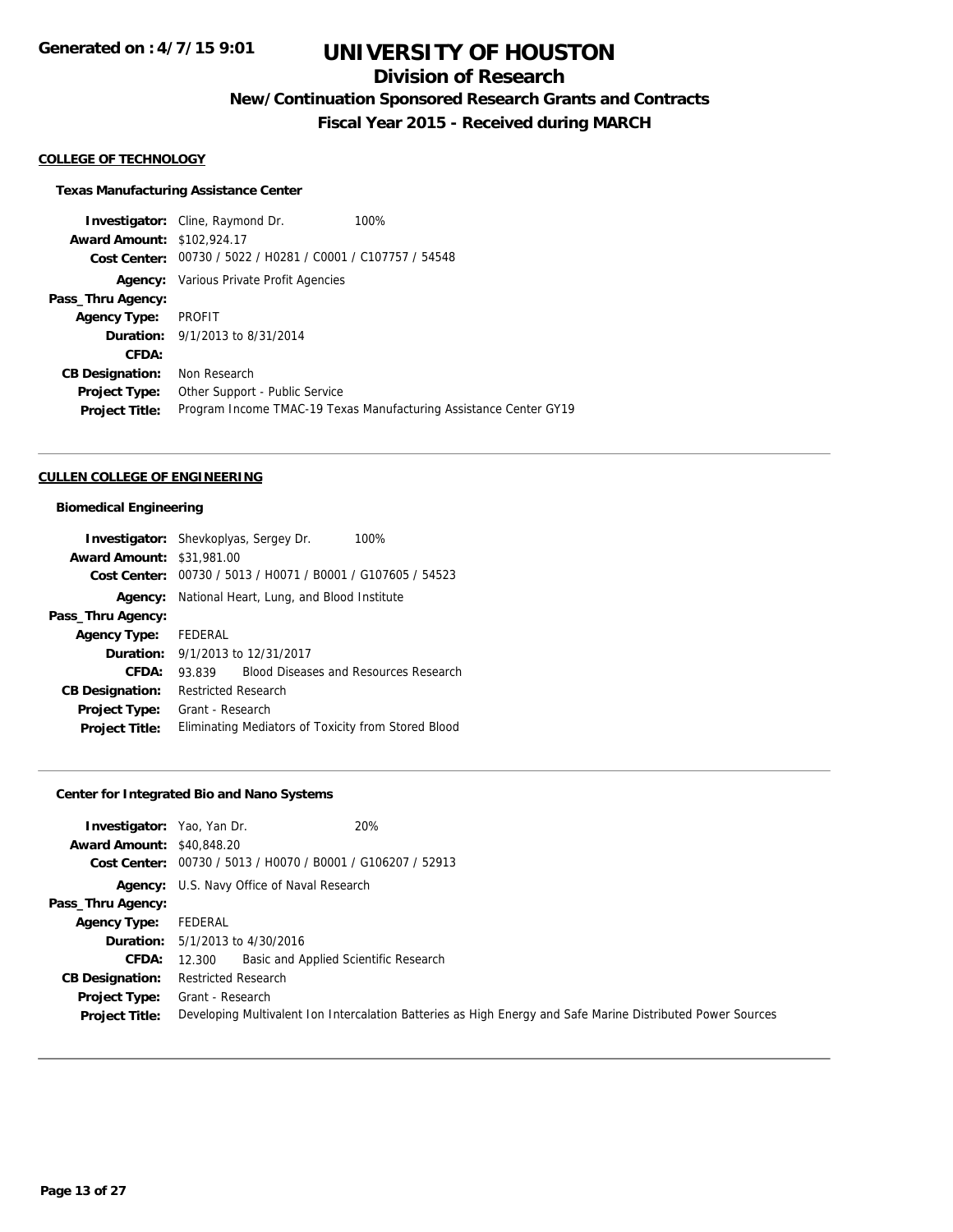## **Division of Research**

**New/Continuation Sponsored Research Grants and Contracts**

**Fiscal Year 2015 - Received during MARCH**

#### **CULLEN COLLEGE OF ENGINEERING**

### **Chemical Engineering**

|                                   | <b>Investigator:</b> Vekilov, Peter Dr.                     | 100%                                                                                               |
|-----------------------------------|-------------------------------------------------------------|----------------------------------------------------------------------------------------------------|
| <b>Award Amount: \$100,000.00</b> |                                                             |                                                                                                    |
|                                   | Cost Center: 00730 / 5013 / H0067 / B0001 / G108045 / 55239 |                                                                                                    |
|                                   |                                                             | <b>Agency:</b> NASA - National Aeronautics and Space Administration - Marshall Space Flight Center |
| Pass_Thru Agency:                 |                                                             |                                                                                                    |
| <b>Agency Type:</b>               | FEDERAL                                                     |                                                                                                    |
|                                   | <b>Duration:</b> 3/3/2014 to 3/2/2019                       |                                                                                                    |
| CFDA:                             | Space Operations<br>43.007                                  |                                                                                                    |
| <b>CB Designation:</b>            | <b>Restricted Research</b>                                  |                                                                                                    |
| <b>Project Type:</b>              | Grant - Research                                            |                                                                                                    |
| <b>Project Title:</b>             | Formation Mechanisms of the Protein-Rich Clusters           |                                                                                                    |
|                                   |                                                             |                                                                                                    |

|                                   | <b>Investigator:</b> Epling, William Dr.           | 50% |
|-----------------------------------|----------------------------------------------------|-----|
| <b>Award Amount: \$133,000.00</b> |                                                    |     |
| Cost Center:                      | 00730 / 5022 / H0067 / B0001 / C109527 / 56733     |     |
| Agency:                           | Criterion Catalysts & Technologies L.P.            |     |
| Pass_Thru Agency:                 |                                                    |     |
| <b>Agency Type:</b>               | <b>PROFIT</b>                                      |     |
|                                   | <b>Duration:</b> 2/1/2015 to 12/31/2015            |     |
| CFDA:                             |                                                    |     |
| <b>CB Designation:</b>            | <b>Restricted Research</b>                         |     |
| <b>Project Type:</b>              | Contract - Research                                |     |
| <b>Project Title:</b>             | Methane Emissions Control from Natural Gas Engines |     |
|                                   |                                                    |     |

|                                   | <b>Investigator:</b> Harold, Michael Dr.                    | 50% |
|-----------------------------------|-------------------------------------------------------------|-----|
| <b>Award Amount: \$133,000.00</b> |                                                             |     |
|                                   | Cost Center: 00730 / 5022 / H0067 / B0001 / C109527 / 56733 |     |
| Agency:                           | Criterion Catalysts & Technologies L.P.                     |     |
| Pass_Thru Agency:                 |                                                             |     |
| <b>Agency Type:</b>               | <b>PROFIT</b>                                               |     |
|                                   | <b>Duration:</b> 2/1/2015 to 12/31/2015                     |     |
| CFDA:                             |                                                             |     |
| <b>CB Designation:</b>            | <b>Restricted Research</b>                                  |     |
| <b>Project Type:</b>              | Contract - Research                                         |     |
| <b>Project Title:</b>             | Methane Emissions Control from Natural Gas Engines          |     |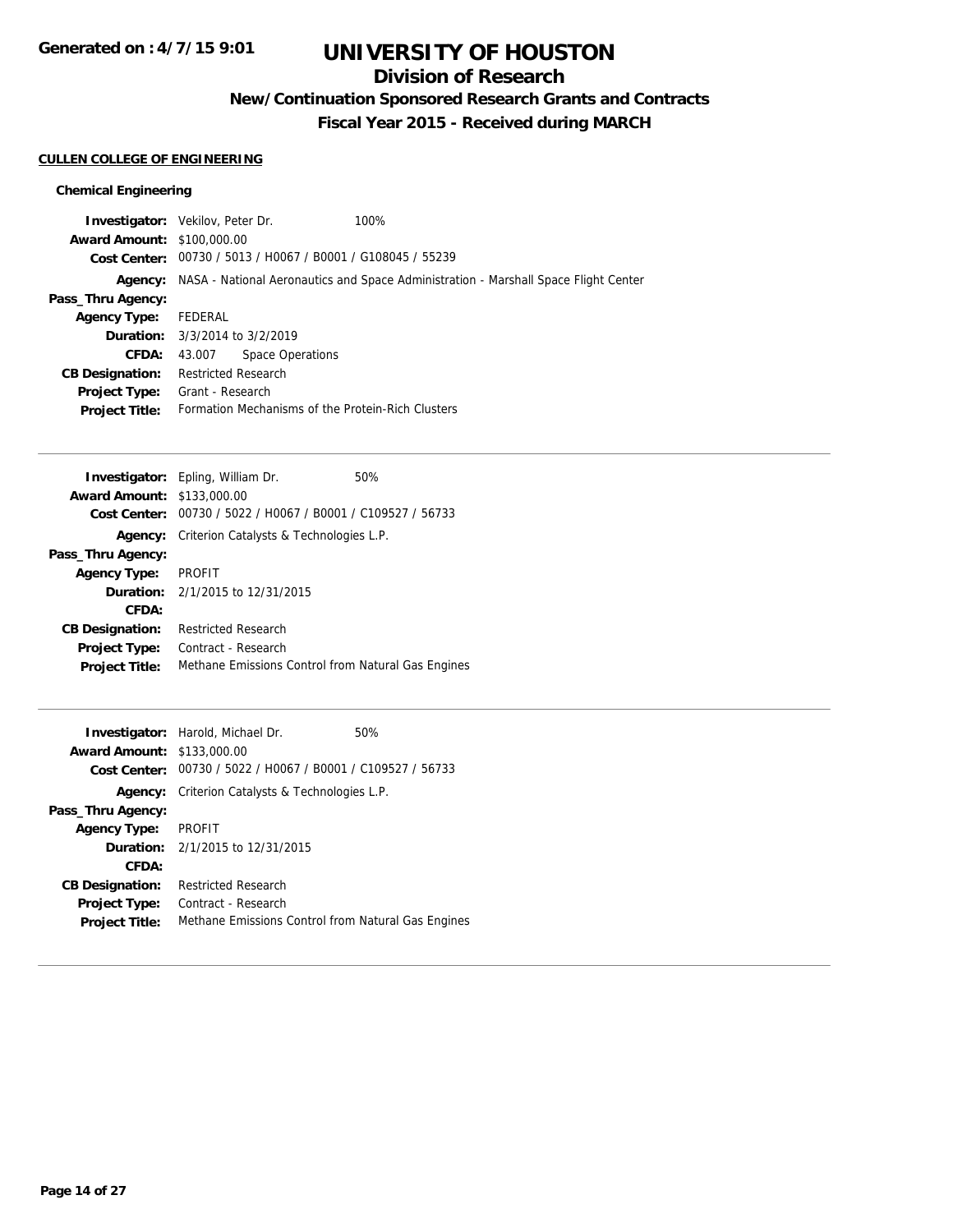## **Division of Research**

**New/Continuation Sponsored Research Grants and Contracts**

**Fiscal Year 2015 - Received during MARCH**

#### **CULLEN COLLEGE OF ENGINEERING**

### **Chemical Engineering**

|                                  | Investigator: Balakotaiah, Vemuri Dr.<br>100%                                                      |
|----------------------------------|----------------------------------------------------------------------------------------------------|
| <b>Award Amount: \$50,000.00</b> |                                                                                                    |
|                                  | Cost Center: 00730 / 5013 / H0067 / B0001 / G106992 / 54688                                        |
|                                  | <b>Agency:</b> NASA - National Aeronautics and Space Administration - Glenn Research Center        |
| Pass_Thru Agency:                |                                                                                                    |
| <b>Agency Type:</b>              | FEDERAL                                                                                            |
|                                  | <b>Duration:</b> 3/1/2014 to 2/28/2017                                                             |
| <b>CFDA:</b>                     | Space Operations<br>43.007                                                                         |
| <b>CB Designation:</b>           | <b>Restricted Research</b>                                                                         |
| <b>Project Type:</b>             | Grant - Research                                                                                   |
| <b>Project Title:</b>            | Modeling and Experimental Studies on Gas-Liquid Two-Phase Flow through Packed Beds in Microgravity |
|                                  |                                                                                                    |

| <b>Investigator:</b> Stein, Gila Dr. |                                            | 33%                                                                  |
|--------------------------------------|--------------------------------------------|----------------------------------------------------------------------|
| <b>Award Amount: \$46,473.57</b>     |                                            |                                                                      |
|                                      |                                            | Cost Center: 00730 / 5013 / H0070 / B0001 / G105770 / 52673          |
| Agency:                              | National Science Foundation                |                                                                      |
| Pass_Thru Agency:                    |                                            |                                                                      |
| <b>Agency Type:</b>                  | FEDERAL                                    |                                                                      |
|                                      | <b>Duration:</b> $4/1/2013$ to $3/31/2016$ |                                                                      |
| CFDA:                                | 47.041                                     | <b>Engineering Grants</b>                                            |
| <b>CB Designation:</b>               | Restricted Research                        |                                                                      |
| <b>Project Type:</b>                 | Grant - Research                           |                                                                      |
| <b>Project Title:</b>                |                                            | REU Site: Innovations in Nanotechnology at the University of Houston |

|                                  | 50%<br><b>Investigator:</b> Robertson, Megan Dr.            |                                                                                                              |
|----------------------------------|-------------------------------------------------------------|--------------------------------------------------------------------------------------------------------------|
| <b>Award Amount: \$90,300.00</b> |                                                             |                                                                                                              |
|                                  | Cost Center: 00730 / 5022 / H0067 / B0001 / C109425 / 56560 |                                                                                                              |
|                                  | <b>Agency:</b> ExxonMobil Chemical Company                  |                                                                                                              |
| Pass_Thru Agency:                |                                                             |                                                                                                              |
| <b>Agency Type:</b>              | PROFIT                                                      |                                                                                                              |
|                                  | <b>Duration:</b> 12/1/2014 to 11/30/2016                    |                                                                                                              |
| CFDA:                            |                                                             |                                                                                                              |
| <b>CB Designation:</b>           | <b>Restricted Research</b>                                  |                                                                                                              |
| Project Type:                    | Contract - Research                                         |                                                                                                              |
| <b>Project Title:</b>            |                                                             | Thermodynamic Interactions and Dynamics of Phase Separation in Model Diene - Diene and Diene - Olefin Blends |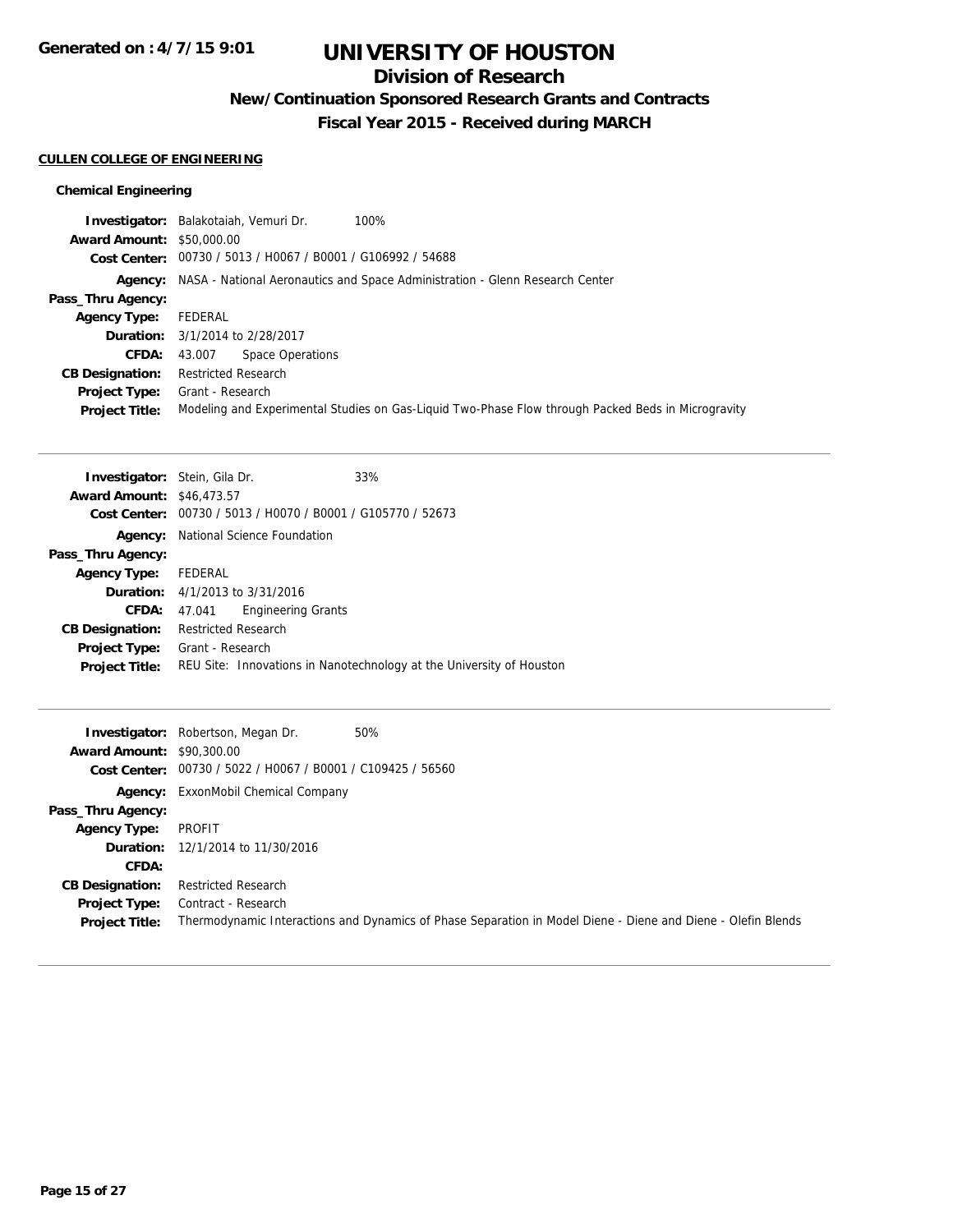## **Division of Research**

**New/Continuation Sponsored Research Grants and Contracts**

**Fiscal Year 2015 - Received during MARCH**

#### **CULLEN COLLEGE OF ENGINEERING**

#### **Chemical Engineering**

**Investigator:** Krishnamoorti, Ramanan Dr. 50% **Award Amount:** \$90,300.00 **Cost Center:** 00730 / 5022 / H0067 / B0001 / C109425 / 56560 **Agency:** ExxonMobil Chemical Company **Pass\_Thru Agency: Agency Type:** PROFIT **Duration:** 12/1/2014 to 11/30/2016 **CFDA: CB Designation:** Restricted Research **Project Type:** Contract - Research **Project Title:** Thermodynamic Interactions and Dynamics of Phase Separation in Model Diene - Diene and Diene - Olefin Blends

#### **Civil Engineering**

|                                  | <b>Investigator:</b> Ballarini, Roberto Dr.                 | 100%                                                                     |
|----------------------------------|-------------------------------------------------------------|--------------------------------------------------------------------------|
| <b>Award Amount: \$71,950.00</b> |                                                             |                                                                          |
|                                  | Cost Center: 00730 / 5013 / H0068 / B0001 / G109001 / 56942 |                                                                          |
| Agency:                          | University of Minnesota                                     |                                                                          |
|                                  | Pass_Thru Agency: National Science Foundation               |                                                                          |
| <b>Agency Type:</b>              | FEDERAL                                                     |                                                                          |
|                                  | <b>Duration:</b> 8/1/2014 to 7/31/2017                      |                                                                          |
| CFDA:                            | <b>Engineering Grants</b><br>47.041                         |                                                                          |
| <b>CB Designation:</b>           | <b>Restricted Research</b>                                  |                                                                          |
| <b>Project Type:</b>             | Grant - Research                                            |                                                                          |
| <b>Project Title:</b>            |                                                             | A Multiscale Reliability Model for Brittle MEMS Materials and Structures |
|                                  |                                                             |                                                                          |

| <b>Award Amount: \$85,356,00</b> | 100%<br><b>Investigator:</b> Lee, Hyongki Dr.                                                                              |
|----------------------------------|----------------------------------------------------------------------------------------------------------------------------|
|                                  | Cost Center: 00730 / 5013 / H0068 / B0001 / G107387 / 55633                                                                |
| Agency:                          | NASA - National Aeronautics and Space Administration - Goddard Space Flight Center                                         |
| Pass_Thru Agency:                |                                                                                                                            |
| <b>Agency Type:</b>              | FEDERAL                                                                                                                    |
|                                  | <b>Duration:</b> 4/28/2014 to 4/27/2017                                                                                    |
| <b>CFDA:</b>                     | Aerospace Education Services Program<br>43.001                                                                             |
| <b>CB Designation:</b>           | <b>Restricted Research</b>                                                                                                 |
| <b>Project Type:</b>             | Grant - Research                                                                                                           |
| <b>Project Title:</b>            | Estimating Two-Dimensional Surface Water Depths in the Congo Wetlands using Multiple Remote Sensing<br><b>Measurements</b> |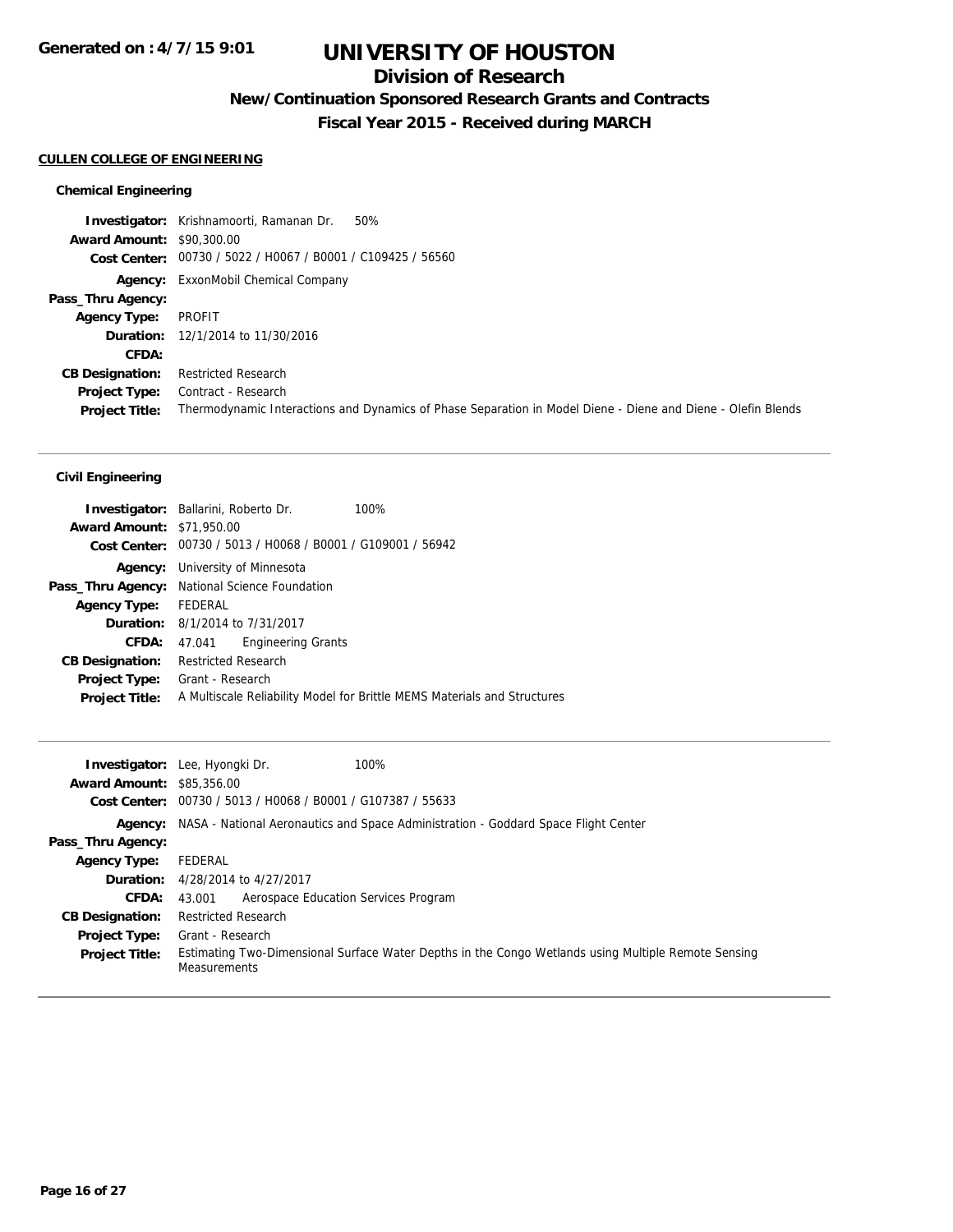## **Division of Research**

**New/Continuation Sponsored Research Grants and Contracts**

**Fiscal Year 2015 - Received during MARCH**

## **CULLEN COLLEGE OF ENGINEERING**

### **Civil Engineering**

|                                   | 100%<br><b>Investigator:</b> Gencturk, Bora Dr.                                                                                             |
|-----------------------------------|---------------------------------------------------------------------------------------------------------------------------------------------|
| <b>Award Amount: \$500,000.00</b> |                                                                                                                                             |
|                                   | Cost Center: 00730 / 5013 / H0068 / B0001 / G108799 / 56676                                                                                 |
| Agency:                           | National Science Foundation                                                                                                                 |
| Pass_Thru Agency:                 |                                                                                                                                             |
| <b>Agency Type:</b>               | <b>FEDERAL</b>                                                                                                                              |
| Duration:                         | 9/1/2015 to 8/31/2020                                                                                                                       |
| CFDA:                             | 47.041<br><b>Engineering Grants</b>                                                                                                         |
| <b>CB Designation:</b>            | <b>Restricted Research</b>                                                                                                                  |
| Project Type:                     | Grant - Research                                                                                                                            |
| <b>Project Title:</b>             | CAREER: Increasing Resiliency and Sustainability of Reinforced Concrete against Aging and Seismic Hazards through<br><b>Novel Materials</b> |
|                                   | 100%<br>Investigator: Shrestha, Ramesh Dr.                                                                                                  |
| <b>Award Amount: \$80,691.00</b>  |                                                                                                                                             |
|                                   | Cost Center: 00730 / 5021 / H0068 / B0001 / C109741 / 56979                                                                                 |
|                                   | <b>Agency:</b> Aichi Prefectural University                                                                                                 |
| Pass_Thru Agency:                 |                                                                                                                                             |
| <b>Agency Type:</b>               | UNIVERSITY                                                                                                                                  |
| Duration:                         | 3/1/2015 to 6/30/2015                                                                                                                       |
| CFDA:                             |                                                                                                                                             |
| <b>CB Designation:</b>            | <b>Restricted Research</b>                                                                                                                  |
| Project Type:                     | Contract - Research                                                                                                                         |
| <b>Project Title:</b>             | Teotihuacan Lidar for Archaelogy                                                                                                            |
|                                   |                                                                                                                                             |
|                                   | Investigator: Lee, Hyongki Dr.<br>100%                                                                                                      |
| <b>Award Amount: \$37,457.00</b>  |                                                                                                                                             |
|                                   | Cost Center: 00730 / 5013 / H0068 / B0001 / G108224 / 56577                                                                                 |
|                                   | Agency: NASA - National Aeronautics and Space Administration - Goddard Space Flight Center                                                  |
| Pass_Thru Agency:                 |                                                                                                                                             |
| <b>Agency Type:</b>               | <b>FEDERAL</b>                                                                                                                              |
| Duration:                         | 11/25/2014 to 11/24/2018                                                                                                                    |
| <b>CFDA:</b>                      | Aerospace Education Services Program<br>43.001                                                                                              |
| <b>CB Designation:</b>            | <b>Restricted Research</b>                                                                                                                  |
| Project Type:                     | Grant - Research                                                                                                                            |
| <b>Project Title:</b>             | Towards Operational Water Resources Management in South Asia Exploiting Satellite Geodetic and Remote Sensing<br>Technologies               |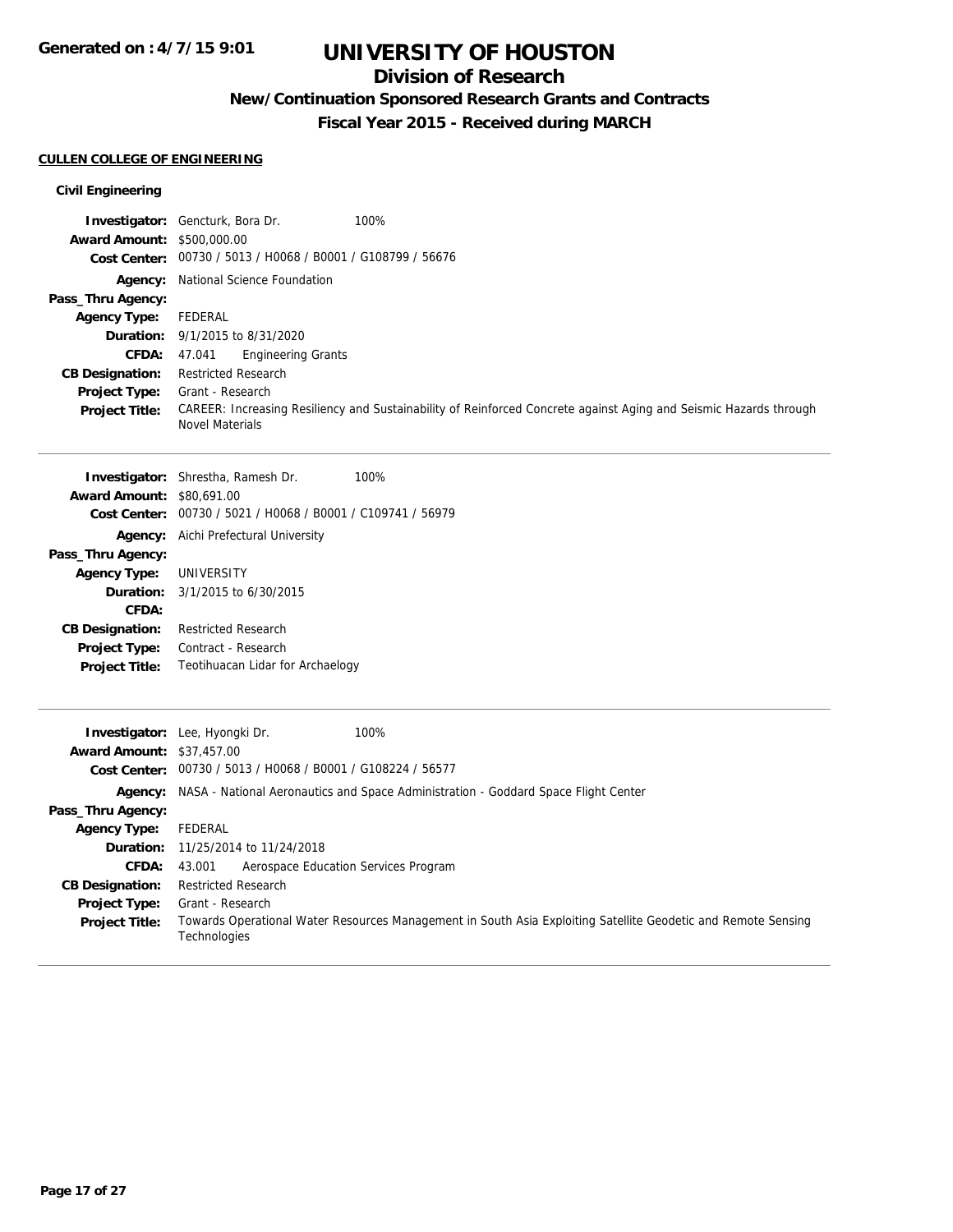## **Division of Research**

**New/Continuation Sponsored Research Grants and Contracts**

**Fiscal Year 2015 - Received during MARCH**

### **CULLEN COLLEGE OF ENGINEERING**

|                                 | <b>Investigator:</b> Kayali, Mohammad Dr.                   | 20%                                                            |
|---------------------------------|-------------------------------------------------------------|----------------------------------------------------------------|
| <b>Award Amount: \$3,000.00</b> |                                                             |                                                                |
|                                 | Cost Center: 00730 / 5022 / H0070 / B0001 / C106693 / 52848 |                                                                |
|                                 | <b>Agency:</b> Various Private Profit Agencies              |                                                                |
| Pass_Thru Agency:               |                                                             |                                                                |
| <b>Agency Type:</b>             | PROFIT                                                      |                                                                |
|                                 | <b>Duration:</b> 2/1/2013 to 1/31/2020                      |                                                                |
| CFDA:                           |                                                             |                                                                |
| <b>CB Designation:</b>          | <b>Restricted Research</b>                                  |                                                                |
| <b>Project Type:</b>            | Contract - Research                                         |                                                                |
| <b>Project Title:</b>           |                                                             | Membership - Center for Electromagnetic compatibility Research |

| <b>Investigator:</b> Chen, Ji Dr. |                                                             | 80%                                                            |
|-----------------------------------|-------------------------------------------------------------|----------------------------------------------------------------|
| <b>Award Amount: \$12,000.00</b>  |                                                             |                                                                |
|                                   | Cost Center: 00730 / 5022 / H0070 / B0001 / C106693 / 52848 |                                                                |
|                                   | <b>Agency:</b> Various Private Profit Agencies              |                                                                |
| Pass_Thru Agency:                 |                                                             |                                                                |
| <b>Agency Type:</b>               | PROFIT                                                      |                                                                |
|                                   | <b>Duration:</b> 2/1/2013 to 1/31/2020                      |                                                                |
| CFDA:                             |                                                             |                                                                |
| <b>CB Designation:</b>            | <b>Restricted Research</b>                                  |                                                                |
| <b>Project Type:</b>              | Contract - Research                                         |                                                                |
| <b>Project Title:</b>             |                                                             | Membership - Center for Electromagnetic compatibility Research |

| <b>Investigator:</b> Han, Zhu Dr.<br><b>Award Amount: \$140,000.00</b> | 100%                                                                                                                                     |
|------------------------------------------------------------------------|------------------------------------------------------------------------------------------------------------------------------------------|
| <b>Cost Center:</b>                                                    | 00730 / 5013 / H0070 / B0001 / G108846 / 57009                                                                                           |
|                                                                        | <b>Agency:</b> National Science Foundation                                                                                               |
| Pass_Thru Agency:                                                      |                                                                                                                                          |
| <b>Agency Type:</b>                                                    | FEDERAL                                                                                                                                  |
|                                                                        | <b>Duration:</b> 3/15/2015 to 2/28/2017                                                                                                  |
| <b>CFDA:</b>                                                           | Computer and Information Science and Engineering (CISE)<br>47.070                                                                        |
| <b>CB Designation:</b>                                                 | <b>Restricted Research</b>                                                                                                               |
| <b>Project Type:</b>                                                   | Grant - Research                                                                                                                         |
| <b>Project Title:</b>                                                  | Collaborative Research: WiFiUS: Heterogeneous Resource Allocation for Hierarchical Software-Defined Radio Access<br>Networks at the Edge |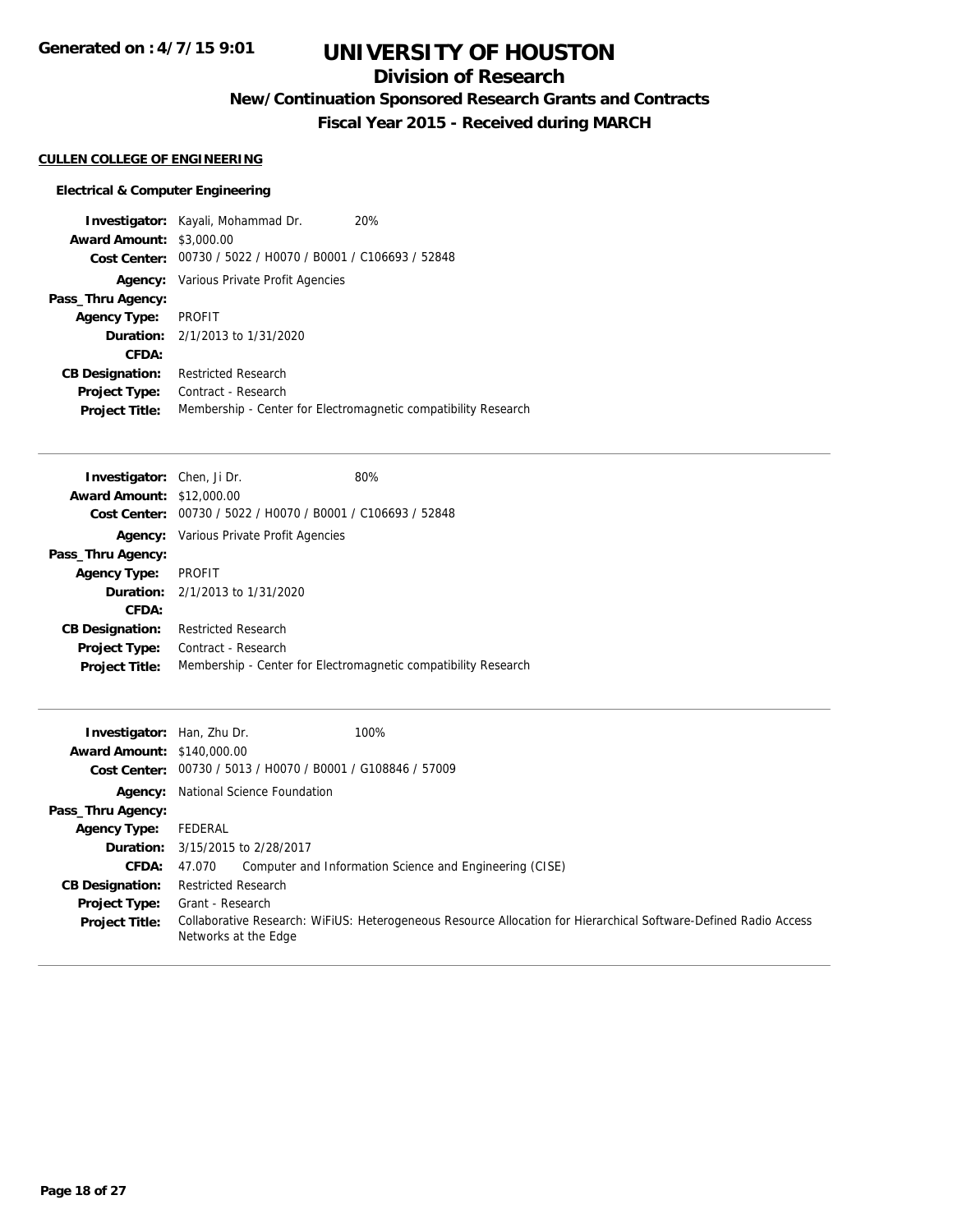## **Division of Research**

**New/Continuation Sponsored Research Grants and Contracts**

**Fiscal Year 2015 - Received during MARCH**

### **CULLEN COLLEGE OF ENGINEERING**

|                                  | <b>Investigator:</b> Roysam, Badrinath Dr.<br>100%                                       |
|----------------------------------|------------------------------------------------------------------------------------------|
| <b>Award Amount: \$58,334.00</b> |                                                                                          |
|                                  | Cost Center: 00730 / 5013 / H0070 / B0001 / G108842 / 56944                              |
|                                  | <b>Agency:</b> MicroBrightField, Inc.                                                    |
|                                  | Pass_Thru Agency: National Institutes of Health                                          |
| <b>Agency Type:</b>              | FEDERAL                                                                                  |
|                                  | <b>Duration:</b> 9/11/2014 to 8/31/2015                                                  |
| CFDA:                            | 93.242 Mental Health Research Grants                                                     |
| <b>CB Designation:</b>           | Restricted Research                                                                      |
| <b>Project Type:</b>             | Grant - Research                                                                         |
| <b>Project Title:</b>            | <b>FASTCOUNT Next Generation Stereology Platform for Fast, Accurate 3D Cell Counting</b> |

| <b>Investigator:</b> Yao, Yan Dr. | 50%                                                                                                         |
|-----------------------------------|-------------------------------------------------------------------------------------------------------------|
| <b>Award Amount: \$102,120.50</b> |                                                                                                             |
|                                   | Cost Center: 00730 / 5013 / H0070 / B0001 / G106207 / 52913                                                 |
|                                   | Agency: U.S. Navy Office of Naval Research                                                                  |
| Pass_Thru Agency:                 |                                                                                                             |
| <b>Agency Type:</b>               | FEDERAL                                                                                                     |
|                                   | <b>Duration:</b> $5/1/2013$ to $4/30/2016$                                                                  |
| <b>CFDA:</b>                      | Basic and Applied Scientific Research<br>12.300                                                             |
| <b>CB Designation:</b>            | <b>Restricted Research</b>                                                                                  |
|                                   | <b>Project Type:</b> Grant - Research                                                                       |
| <b>Project Title:</b>             | Developing Multivalent Ion Intercalation Batteries as High Energy and Safe Marine Distributed Power Sources |

| <b>Investigator:</b> Long, Stuart A. Dr.<br><b>Award Amount: \$46,473.57</b><br>Cost Center: |                            | 00730 / 5013 / H0070 / B0001 / G105770 / 52673 | 33%                                                                  |
|----------------------------------------------------------------------------------------------|----------------------------|------------------------------------------------|----------------------------------------------------------------------|
| Agency:                                                                                      |                            | National Science Foundation                    |                                                                      |
| Pass_Thru Agency:                                                                            |                            |                                                |                                                                      |
| <b>Agency Type:</b>                                                                          | FEDERAL                    |                                                |                                                                      |
|                                                                                              |                            | <b>Duration:</b> $4/1/2013$ to $3/31/2016$     |                                                                      |
| CFDA:                                                                                        | 47.041                     | <b>Engineering Grants</b>                      |                                                                      |
| <b>CB Designation:</b>                                                                       | <b>Restricted Research</b> |                                                |                                                                      |
| Project Type:                                                                                | Grant - Research           |                                                |                                                                      |
| <b>Project Title:</b>                                                                        |                            |                                                | REU Site: Innovations in Nanotechnology at the University of Houston |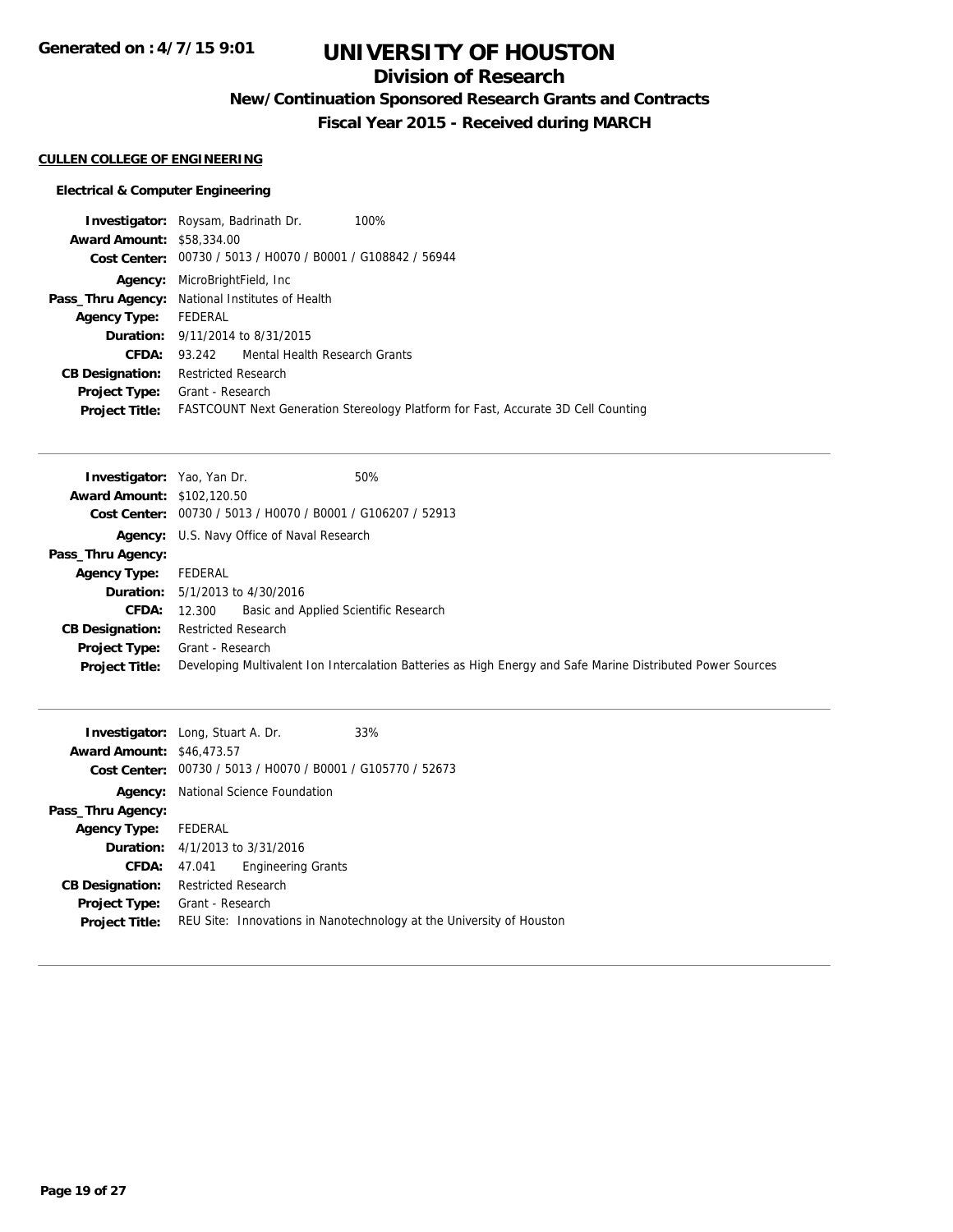**Generated on : 4/7/15 9:01**

# **UNIVERSITY OF HOUSTON**

## **Division of Research**

**New/Continuation Sponsored Research Grants and Contracts**

**Fiscal Year 2015 - Received during MARCH**

#### **CULLEN COLLEGE OF ENGINEERING**

| <b>Investigator:</b> Jackson, David R. Dr. |                            |                                                             | 50%                                                                         |
|--------------------------------------------|----------------------------|-------------------------------------------------------------|-----------------------------------------------------------------------------|
| <b>Award Amount: \$28,965.00</b>           |                            |                                                             |                                                                             |
|                                            |                            | Cost Center: 00730 / 5013 / H0070 / B0001 / G107045 / 54584 |                                                                             |
| Agency:                                    |                            |                                                             | NASA - National Aeronautics and Space Administration - Johnson Space Center |
| Pass_Thru Agency:                          |                            |                                                             |                                                                             |
| <b>Agency Type:</b>                        | FEDERAL                    |                                                             |                                                                             |
|                                            |                            | <b>Duration:</b> 9/13/2013 to 9/12/2015                     |                                                                             |
| CFDA:                                      | 43.009                     | <b>Cross Agency Support</b>                                 |                                                                             |
| <b>CB Designation:</b>                     | <b>Restricted Research</b> |                                                             |                                                                             |
| <b>Project Type:</b>                       |                            | Co-Op Agreement - Research                                  |                                                                             |
| <b>Project Title:</b>                      |                            |                                                             | Development of Novel Integrated Antennas for CubeSats                       |
|                                            |                            |                                                             |                                                                             |

| <b>Investigator:</b> Claydon, Frank Dr. |                            |                                                | 34%                                                                  |
|-----------------------------------------|----------------------------|------------------------------------------------|----------------------------------------------------------------------|
| <b>Award Amount: \$47,881.86</b>        |                            |                                                |                                                                      |
| Cost Center:                            |                            | 00730 / 5013 / H0070 / B0001 / G105770 / 52673 |                                                                      |
| Agency:                                 |                            | National Science Foundation                    |                                                                      |
| Pass_Thru Agency:                       |                            |                                                |                                                                      |
| <b>Agency Type:</b>                     | FEDERAL                    |                                                |                                                                      |
|                                         |                            | <b>Duration:</b> $4/1/2013$ to $3/31/2016$     |                                                                      |
| <b>CFDA:</b>                            | 47.041                     | <b>Engineering Grants</b>                      |                                                                      |
| <b>CB Designation:</b>                  | <b>Restricted Research</b> |                                                |                                                                      |
| <b>Project Type:</b>                    | Grant - Research           |                                                |                                                                      |
| <b>Project Title:</b>                   |                            |                                                | REU Site: Innovations in Nanotechnology at the University of Houston |
|                                         |                            |                                                |                                                                      |

| <b>Investigator:</b> Chen, Ji Dr. |                            |                                                             | 50%                                                                         |
|-----------------------------------|----------------------------|-------------------------------------------------------------|-----------------------------------------------------------------------------|
| <b>Award Amount: \$28,965.00</b>  |                            |                                                             |                                                                             |
|                                   |                            | Cost Center: 00730 / 5013 / H0070 / B0001 / G107045 / 54584 |                                                                             |
| Agency:                           |                            |                                                             | NASA - National Aeronautics and Space Administration - Johnson Space Center |
| Pass_Thru Agency:                 |                            |                                                             |                                                                             |
| <b>Agency Type:</b>               | FEDERAL                    |                                                             |                                                                             |
|                                   |                            | <b>Duration:</b> 9/13/2013 to 9/12/2015                     |                                                                             |
| CFDA:                             | 43.009                     | <b>Cross Agency Support</b>                                 |                                                                             |
| <b>CB Designation:</b>            | <b>Restricted Research</b> |                                                             |                                                                             |
| <b>Project Type:</b>              |                            | Co-Op Agreement - Research                                  |                                                                             |
| <b>Project Title:</b>             |                            |                                                             | Development of Novel Integrated Antennas for CubeSats                       |
|                                   |                            |                                                             |                                                                             |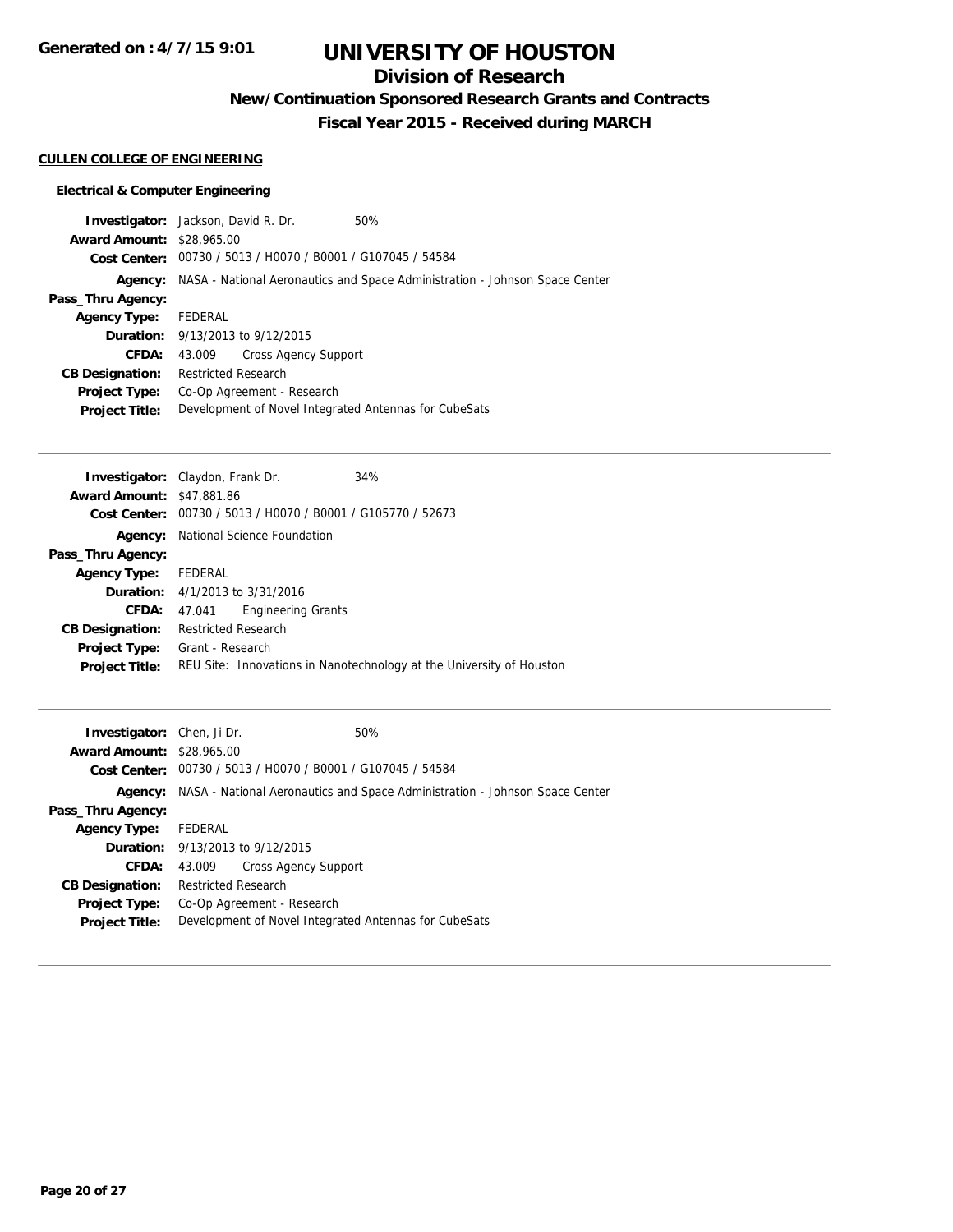**Generated on : 4/7/15 9:01**

# **UNIVERSITY OF HOUSTON**

## **Division of Research**

**New/Continuation Sponsored Research Grants and Contracts**

**Fiscal Year 2015 - Received during MARCH**

### **CULLEN COLLEGE OF ENGINEERING**

| <b>Investigator:</b> Chen, Ji Dr. |                                                             | 80%                                                                                              |
|-----------------------------------|-------------------------------------------------------------|--------------------------------------------------------------------------------------------------|
| <b>Award Amount: \$48,000.00</b>  |                                                             |                                                                                                  |
|                                   | Cost Center: 00730 / 5022 / H0070 / B0001 / C109534 / 56960 |                                                                                                  |
|                                   | <b>Agency:</b> Cyberonics                                   |                                                                                                  |
| Pass_Thru Agency:                 |                                                             |                                                                                                  |
| <b>Agency Type:</b>               | PROFIT                                                      |                                                                                                  |
|                                   | <b>Duration:</b> 1/21/2015 to 1/21/2016                     |                                                                                                  |
| CFDA:                             |                                                             |                                                                                                  |
| <b>CB Designation:</b>            | <b>Restricted Research</b>                                  |                                                                                                  |
| <b>Project Type:</b>              | Grant - Research                                            |                                                                                                  |
| <b>Project Title:</b>             |                                                             | Addendum to Appendix D: Membership Agreement - Center for Electromagnetic Compatibility Research |

|                                  | 20%<br><b>Investigator:</b> Kayali, Mohammad Dr.                                                 |
|----------------------------------|--------------------------------------------------------------------------------------------------|
| <b>Award Amount: \$12,000.00</b> |                                                                                                  |
|                                  | Cost Center: 00730 / 5022 / H0070 / B0001 / C109534 / 56960                                      |
|                                  | <b>Agency:</b> Cyberonics                                                                        |
| Pass_Thru Agency:                |                                                                                                  |
| <b>Agency Type:</b>              | PROFIT                                                                                           |
|                                  | <b>Duration:</b> 1/21/2015 to 1/21/2016                                                          |
| <b>CFDA:</b>                     |                                                                                                  |
| <b>CB Designation:</b>           | <b>Restricted Research</b>                                                                       |
| <b>Project Type:</b>             | Grant - Research                                                                                 |
| <b>Project Title:</b>            | Addendum to Appendix D: Membership Agreement - Center for Electromagnetic Compatibility Research |

| <b>Award Amount: \$78,642.00</b>              | 100%<br><b>Investigator:</b> Chen, Jinghong Dr.<br>Cost Center: 00730 / 5015 / H0070 / B0001 / G109742 / 56966  |
|-----------------------------------------------|-----------------------------------------------------------------------------------------------------------------|
|                                               | <b>Agency:</b> Texas A&M Engineering Experiment Station                                                         |
|                                               | Pass_Thru Agency: National Science Foundation                                                                   |
| <b>Agency Type:</b>                           | FEDERAL                                                                                                         |
|                                               | <b>Duration:</b> 9/1/2014 to 8/30/2015                                                                          |
| CFDA:                                         | <b>Engineering Grants</b><br>47.041                                                                             |
| <b>CB Designation:</b>                        | <b>Restricted Research</b>                                                                                      |
| <b>Project Type:</b><br><b>Project Title:</b> | Grant - Research<br>MEMS-Switched Acoustic Delay-Line Microsystems for Advanced Ultrasonic Imaging Applications |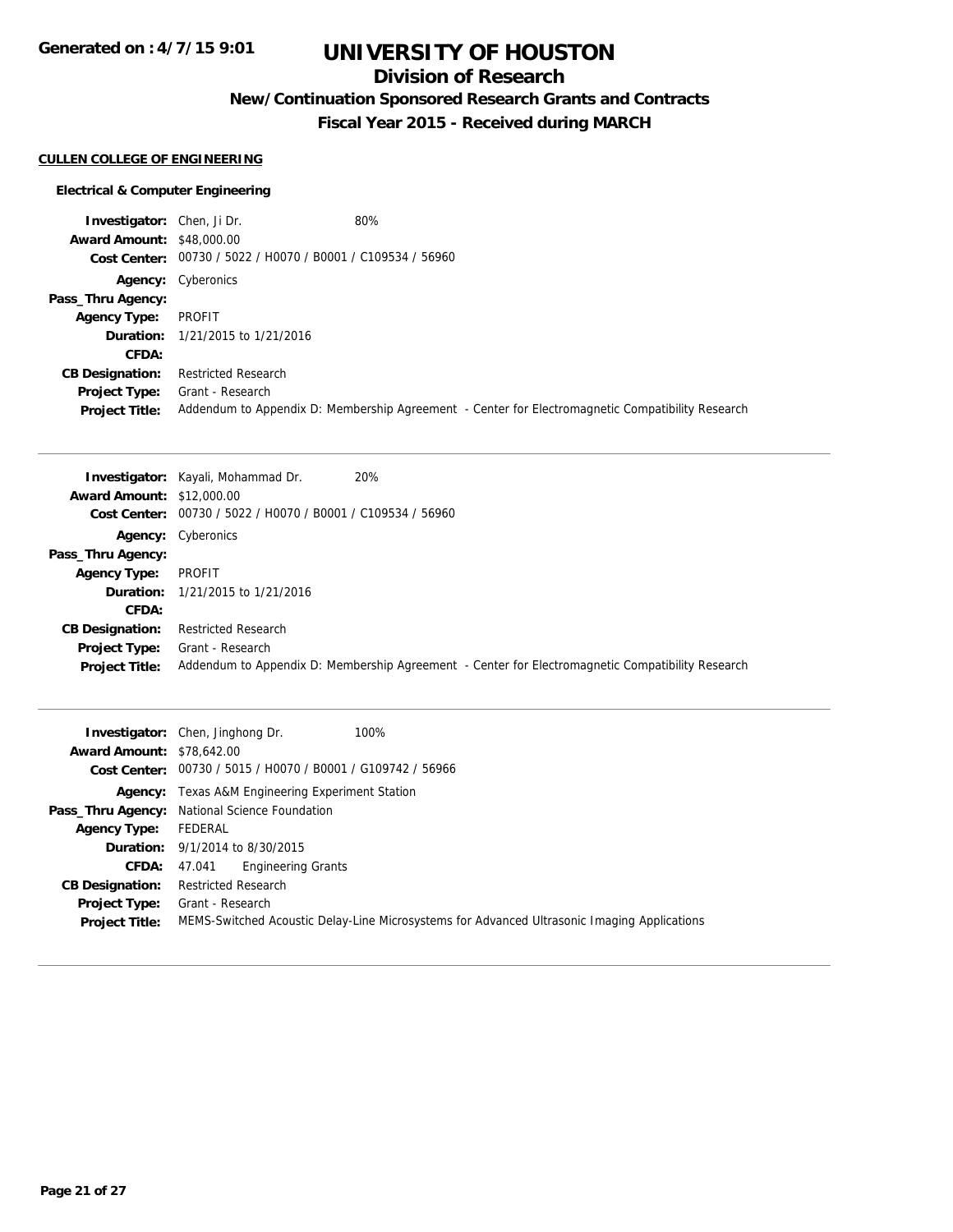## **Division of Research**

**New/Continuation Sponsored Research Grants and Contracts**

**Fiscal Year 2015 - Received during MARCH**

#### **CULLEN COLLEGE OF ENGINEERING**

#### **Industrial Engineering**

**Investigator:** Chen, Thomas Dr. 100% **Award Amount:** \$9,590.00 **Cost Center:** 00730 / 5016 / H0072 / B0100 / G108415 / 55366 **Agency:** University of Texas Health Science Center at Houston **Pass\_Thru Agency: Agency Type:** STATE **Duration:** 4/1/2014 to 5/31/2015 **CFDA: CB Designation:** Non Restricted Research **Project Type:** Grant - Research **Project Title:** Patient Flow in Emergency Department (Anish Goyal)

#### **Mechanical Engineering**

|                                  | <b>Investigator:</b> Franchek, Matthew Dr.                     | 50%                                                                               |
|----------------------------------|----------------------------------------------------------------|-----------------------------------------------------------------------------------|
| <b>Award Amount: \$15,000.00</b> |                                                                |                                                                                   |
|                                  | Cost Center: 00730 / 5045 / H0073 / B0001 / G103841 / 52317    |                                                                                   |
|                                  | <b>Agency:</b> University of Texas Medical Branch at Galveston |                                                                                   |
|                                  | Pass_Thru Agency: U.S. Navy Office of Naval Research           |                                                                                   |
| Agency Type: FEDERAL             |                                                                |                                                                                   |
|                                  | <b>Duration:</b> 8/27/2012 to 4/27/2016                        |                                                                                   |
| <b>CFDA:</b>                     | Basic and Applied Scientific Research<br>12.300                |                                                                                   |
| <b>CB Designation:</b>           | <b>Restricted Research</b>                                     |                                                                                   |
| <b>Project Type:</b>             | Contract - Research                                            |                                                                                   |
| <b>Project Title:</b>            |                                                                | Modeling and Control for Optimized Fluid and Drug Delivery in Trauma Patient Care |
|                                  |                                                                |                                                                                   |

| <b>Award Amount: \$73,220.00</b><br><b>Cost Center:</b> | <b>Investigator:</b> Song, Gangbing Dr.<br>00730 / 5022 / H0073 / B0001 / C109109 / 56891 | 100%                                                                          |
|---------------------------------------------------------|-------------------------------------------------------------------------------------------|-------------------------------------------------------------------------------|
|                                                         | <b>Agency:</b> OneSubsea LLC                                                              |                                                                               |
| Pass_Thru Agency:                                       |                                                                                           |                                                                               |
| <b>Agency Type:</b>                                     | PROFIT                                                                                    |                                                                               |
|                                                         | <b>Duration:</b> $9/1/2014$ to $8/31/2015$                                                |                                                                               |
| <b>CFDA:</b>                                            |                                                                                           |                                                                               |
| <b>CB Designation:</b>                                  | <b>Restricted Research</b>                                                                |                                                                               |
| <b>Project Type:</b>                                    | Grant - Research                                                                          |                                                                               |
| <b>Project Title:</b>                                   |                                                                                           | Preparation for Testing of PTMD Vibration Control of Jumper in NASA JSC's NBL |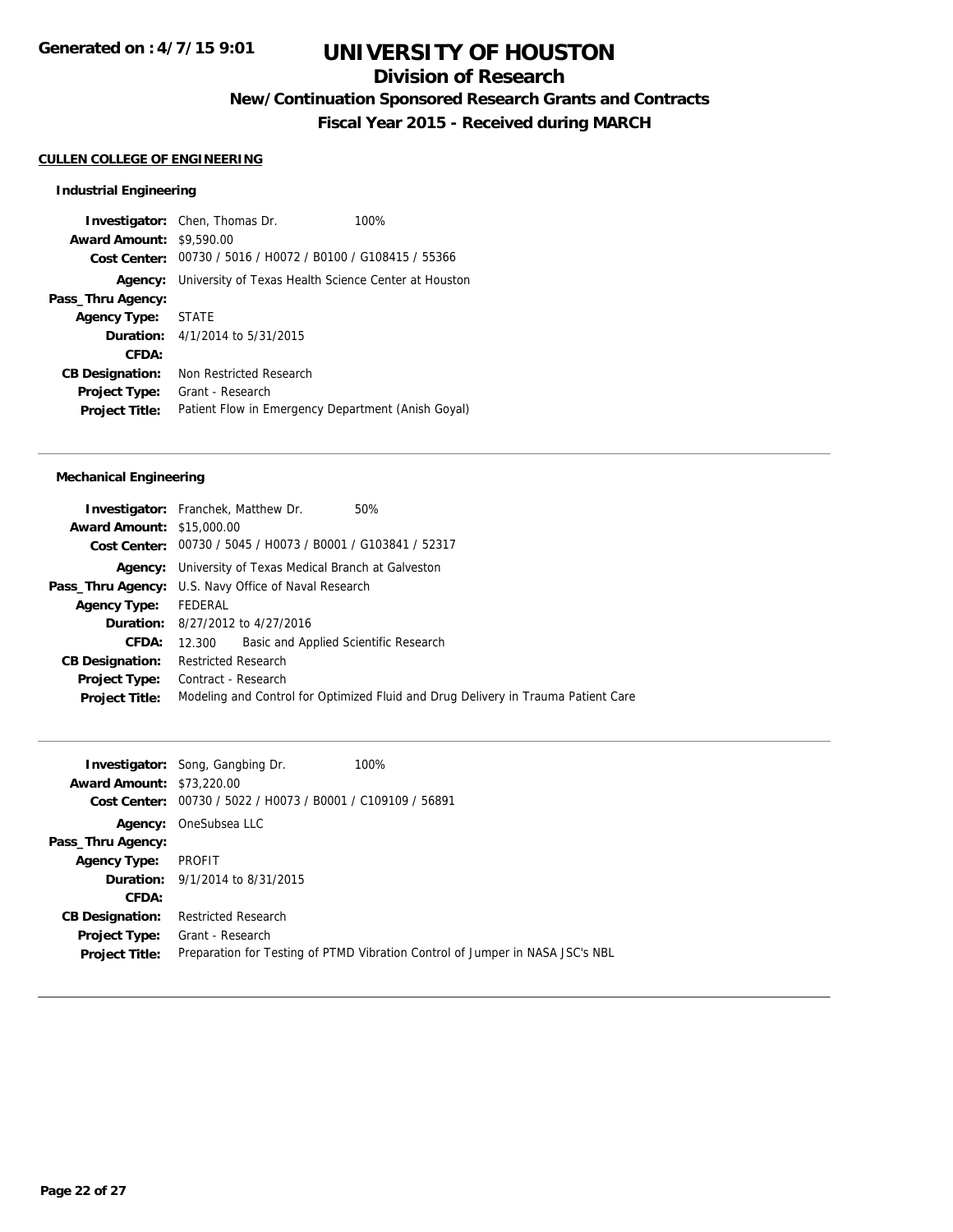## **Division of Research**

**New/Continuation Sponsored Research Grants and Contracts**

**Fiscal Year 2015 - Received during MARCH**

### **CULLEN COLLEGE OF ENGINEERING**

### **Mechanical Engineering**

| <b>Investigator:</b> Sun, Li Dr.<br><b>Award Amount: \$9,000.00</b> | Cost Center: 00730 / 5022 / H0073 / B0001 / C109097 / 56864 | 100%                                                                                  |
|---------------------------------------------------------------------|-------------------------------------------------------------|---------------------------------------------------------------------------------------|
| Agency: Cameron                                                     |                                                             |                                                                                       |
| Pass_Thru Agency:                                                   |                                                             |                                                                                       |
| <b>Agency Type:</b>                                                 | PROFIT                                                      |                                                                                       |
|                                                                     | <b>Duration:</b> 9/15/2014 to 10/31/2015                    |                                                                                       |
| CFDA:                                                               |                                                             |                                                                                       |
| <b>CB Designation:</b>                                              | <b>Restricted Research</b>                                  |                                                                                       |
| <b>Project Type:</b><br><b>Project Title:</b>                       | Grant - Research                                            | Capstone Design Project: Soft Tough Polymers for Low Temperature Sealing Applications |

|                                   | <b>Investigator:</b> Song, Gangbing Dr.        | 100%                                                              |
|-----------------------------------|------------------------------------------------|-------------------------------------------------------------------|
| <b>Award Amount: \$157,523.00</b> |                                                |                                                                   |
| Cost Center:                      | 00730 / 5022 / H0073 / B0001 / C108893 / 57019 |                                                                   |
| Agency:                           | <b>Halliburton Company</b>                     |                                                                   |
| Pass_Thru Agency:                 |                                                |                                                                   |
| <b>Agency Type:</b>               | <b>PROFIT</b>                                  |                                                                   |
|                                   | <b>Duration:</b> $2/1/2015$ to $1/31/2016$     |                                                                   |
| CFDA:                             |                                                |                                                                   |
| <b>CB Designation:</b>            | <b>Restricted Research</b>                     |                                                                   |
| <b>Project Type:</b>              | Grant - Research                               |                                                                   |
| <b>Project Title:</b>             |                                                | A Novel Approach to Eliminate Rock Bit Stick-Slip during Drilling |

|                                  | 50%<br><b>Investigator:</b> Grigoriadis, Karolos M. Dr.                           |
|----------------------------------|-----------------------------------------------------------------------------------|
| <b>Award Amount: \$15,000.00</b> |                                                                                   |
|                                  | Cost Center: 00730 / 5045 / H0073 / B0001 / G103841 / 52317                       |
|                                  | <b>Agency:</b> University of Texas Medical Branch at Galveston                    |
|                                  | <b>Pass_Thru Agency:</b> U.S. Navy Office of Naval Research                       |
| Agency Type: FEDERAL             |                                                                                   |
|                                  | <b>Duration:</b> 8/27/2012 to 4/27/2016                                           |
| <b>CFDA:</b>                     | Basic and Applied Scientific Research<br>12.300                                   |
| <b>CB Designation:</b>           | Restricted Research                                                               |
|                                  | <b>Project Type:</b> Contract - Research                                          |
| <b>Project Title:</b>            | Modeling and Control for Optimized Fluid and Drug Delivery in Trauma Patient Care |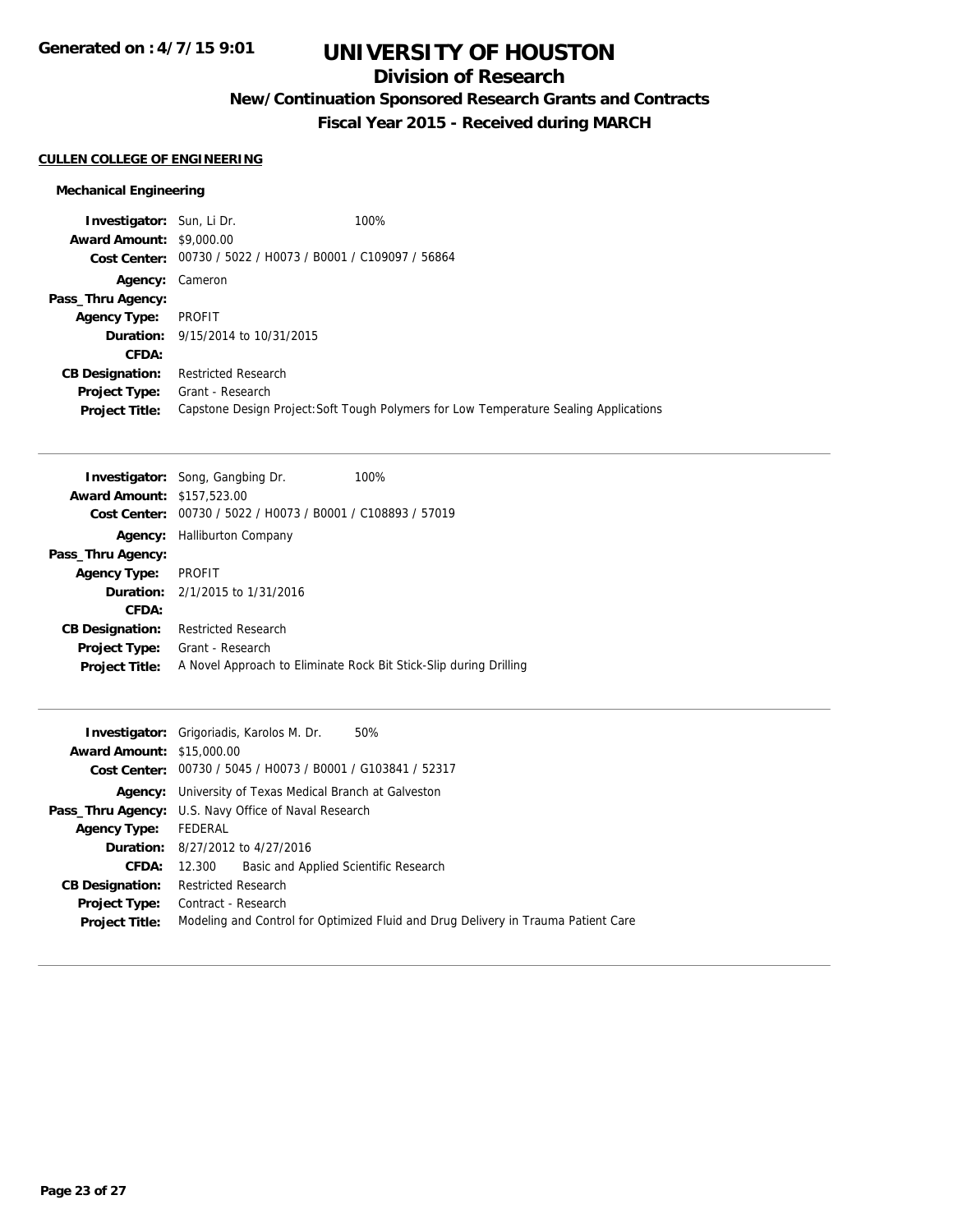## **Division of Research**

**New/Continuation Sponsored Research Grants and Contracts**

**Fiscal Year 2015 - Received during MARCH**

#### **CULLEN COLLEGE OF ENGINEERING**

#### **Mechanical Engineering**

**Investigator:** Franchek, Matthew Dr. 50% **Award Amount:** \$60,000.00 **Cost Center:** 00730 / 5022 / H0073 / B0001 / C109601 / 57040 **Agency:** Transocean **Pass\_Thru Agency: Agency Type:** PROFIT **Duration:** 1/1/2015 to 12/31/2015 **CFDA: CB Designation:** Restricted Research **Project Type:** Grant - Research **Project Title:** Mini BOP

|                                  | <b>Investigator:</b> Grigoriadis, Karolos M. Dr.<br>50% |
|----------------------------------|---------------------------------------------------------|
| <b>Award Amount: \$60,000.00</b> |                                                         |
| <b>Cost Center:</b>              | 00730 / 5022 / H0073 / B0001 / C109601 / 57040          |
|                                  | Agency: Transocean                                      |
| Pass_Thru Agency:                |                                                         |
| <b>Agency Type:</b>              | PROFIT                                                  |
|                                  | <b>Duration:</b> 1/1/2015 to 12/31/2015                 |
| CFDA:                            |                                                         |
| <b>CB Designation:</b>           | <b>Restricted Research</b>                              |
| <b>Project Type:</b>             | Grant - Research                                        |
| <b>Project Title:</b>            | Mini BOP                                                |

#### **DIVISION OF RESEARCH**

#### **TcSUH**

|                        | <b>Investigator:</b> Jacobson, Allan J. Dr.                 | 40% |
|------------------------|-------------------------------------------------------------|-----|
| <b>Award Amount:</b>   | \$9,739.20                                                  |     |
|                        | Cost Center: 00730 / 5022 / H0452 / B0001 / C109399 / 56830 |     |
|                        | <b>Agency:</b> Rare Resource Recycling                      |     |
| Pass_Thru Agency:      |                                                             |     |
| <b>Agency Type:</b>    | <b>PROFIT</b>                                               |     |
|                        | <b>Duration:</b> $11/15/2014$ to $5/14/2015$                |     |
| CFDA:                  |                                                             |     |
| <b>CB Designation:</b> | <b>Restricted Research</b>                                  |     |
| <b>Project Type:</b>   | Grant - Research                                            |     |
| <b>Project Title:</b>  | Rare Earth Elements Recovery from NdFeB Magnets             |     |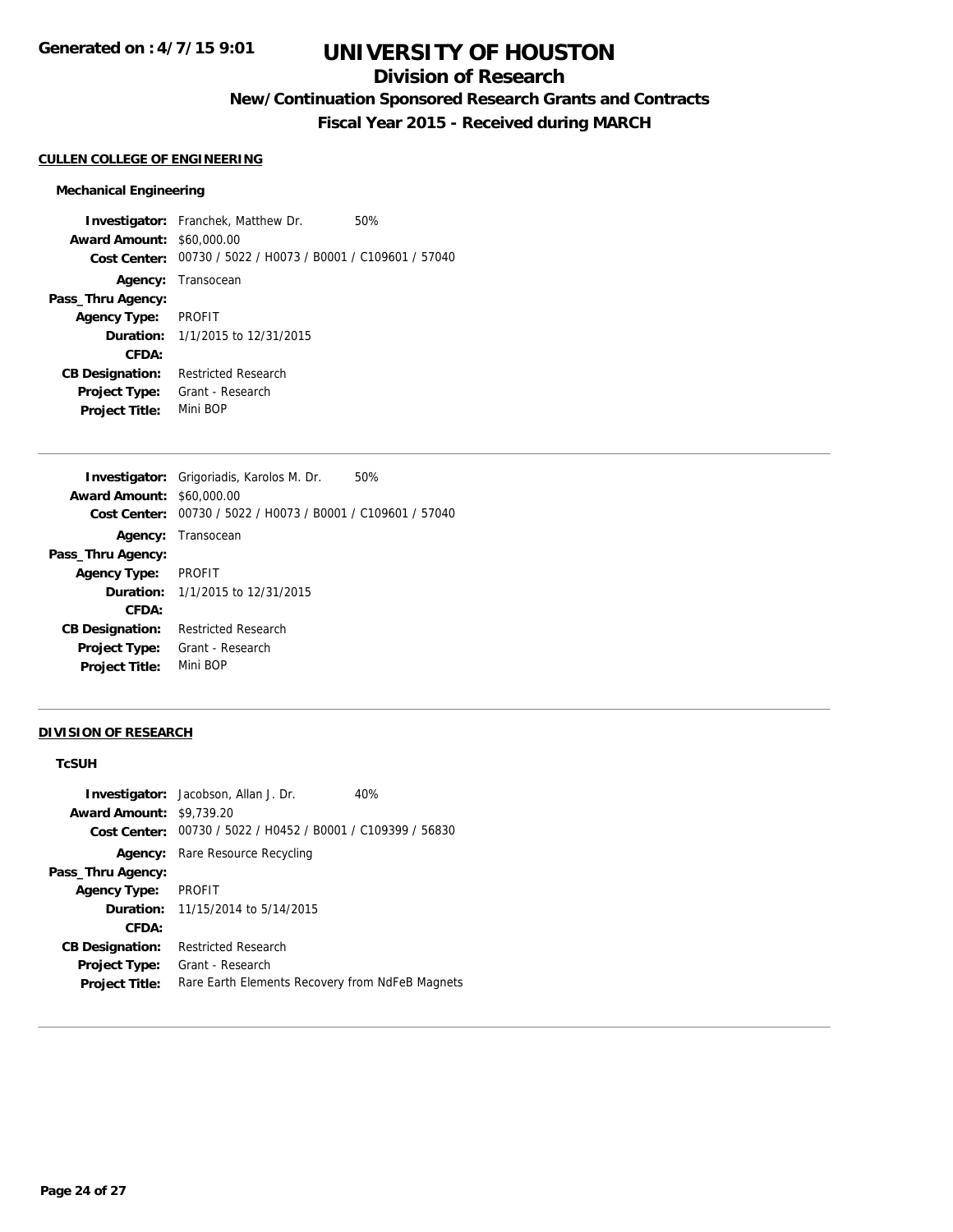## **Division of Research**

**New/Continuation Sponsored Research Grants and Contracts**

**Fiscal Year 2015 - Received during MARCH**

#### **DIVISION OF RESEARCH**

## **TcSUH**

| <b>Investigator:</b> Yao, Yan Dr. | 30%                                                                                                         |
|-----------------------------------|-------------------------------------------------------------------------------------------------------------|
| <b>Award Amount: \$61,272.30</b>  |                                                                                                             |
|                                   | Cost Center: 00730 / 5013 / H0070 / B0001 / G106207 / 52913                                                 |
|                                   | Agency: U.S. Navy Office of Naval Research                                                                  |
| Pass_Thru Agency:                 |                                                                                                             |
| <b>Agency Type:</b>               | FEDERAL                                                                                                     |
|                                   | <b>Duration:</b> 5/1/2013 to 4/30/2016                                                                      |
|                                   | Basic and Applied Scientific Research<br><b>CFDA:</b> 12.300                                                |
| <b>CB Designation:</b>            | <b>Restricted Research</b>                                                                                  |
| Project Type:                     | Grant - Research                                                                                            |
| <b>Project Title:</b>             | Developing Multivalent Ion Intercalation Batteries as High Energy and Safe Marine Distributed Power Sources |

|                                 | <b>Investigator:</b> Meen, James Dr.                            | 70%                                         |  |
|---------------------------------|-----------------------------------------------------------------|---------------------------------------------|--|
| <b>Award Amount: \$7,000.00</b> |                                                                 |                                             |  |
|                                 | Cost Center: 00730 / 5043 / H0452 / B0001 / G107616 / 54500     |                                             |  |
| Agency:                         | Clarkson Aerospace Corporation                                  |                                             |  |
|                                 | <b>Pass_Thru Agency:</b> U.S. Air Force Research Laboratory     |                                             |  |
| <b>Agency Type:</b>             | FEDERAL                                                         |                                             |  |
|                                 | <b>Duration:</b> 9/3/2013 to 12/31/2015                         |                                             |  |
| CFDA:                           | 12.800                                                          | Air Force Defense Research Sciences Program |  |
| <b>CB Designation:</b>          | <b>Restricted Research</b>                                      |                                             |  |
| <b>Project Type:</b>            | Contract - Research                                             |                                             |  |
| <b>Project Title:</b>           | AFRL Collaboration Program-Materials and Manufacturing Research |                                             |  |

### **Texas Obesity Research Center**

|                                  | <b>Investigator:</b> Laughlin, Mitzi Dr.                    | 11%                                                                   |
|----------------------------------|-------------------------------------------------------------|-----------------------------------------------------------------------|
| <b>Award Amount: \$49,500.00</b> |                                                             |                                                                       |
|                                  | Cost Center: 00730 / 5022 / H0065 / B0001 / C109267 / 56647 |                                                                       |
|                                  | Agency: Joe W. King Orthopedic Institute                    |                                                                       |
| Pass_Thru Agency:                |                                                             |                                                                       |
| <b>Agency Type:</b>              | PROFIT                                                      |                                                                       |
|                                  | <b>Duration:</b> 12/1/2014 to 11/30/2017                    |                                                                       |
| CFDA:                            |                                                             |                                                                       |
| <b>CB Designation:</b>           | <b>Restricted Research</b>                                  |                                                                       |
| <b>Project Type:</b>             | Grant - Research                                            |                                                                       |
| <b>Project Title:</b>            |                                                             | Clinical and Translational Methods and Outcomes in Orthopedic Surgery |
|                                  |                                                             |                                                                       |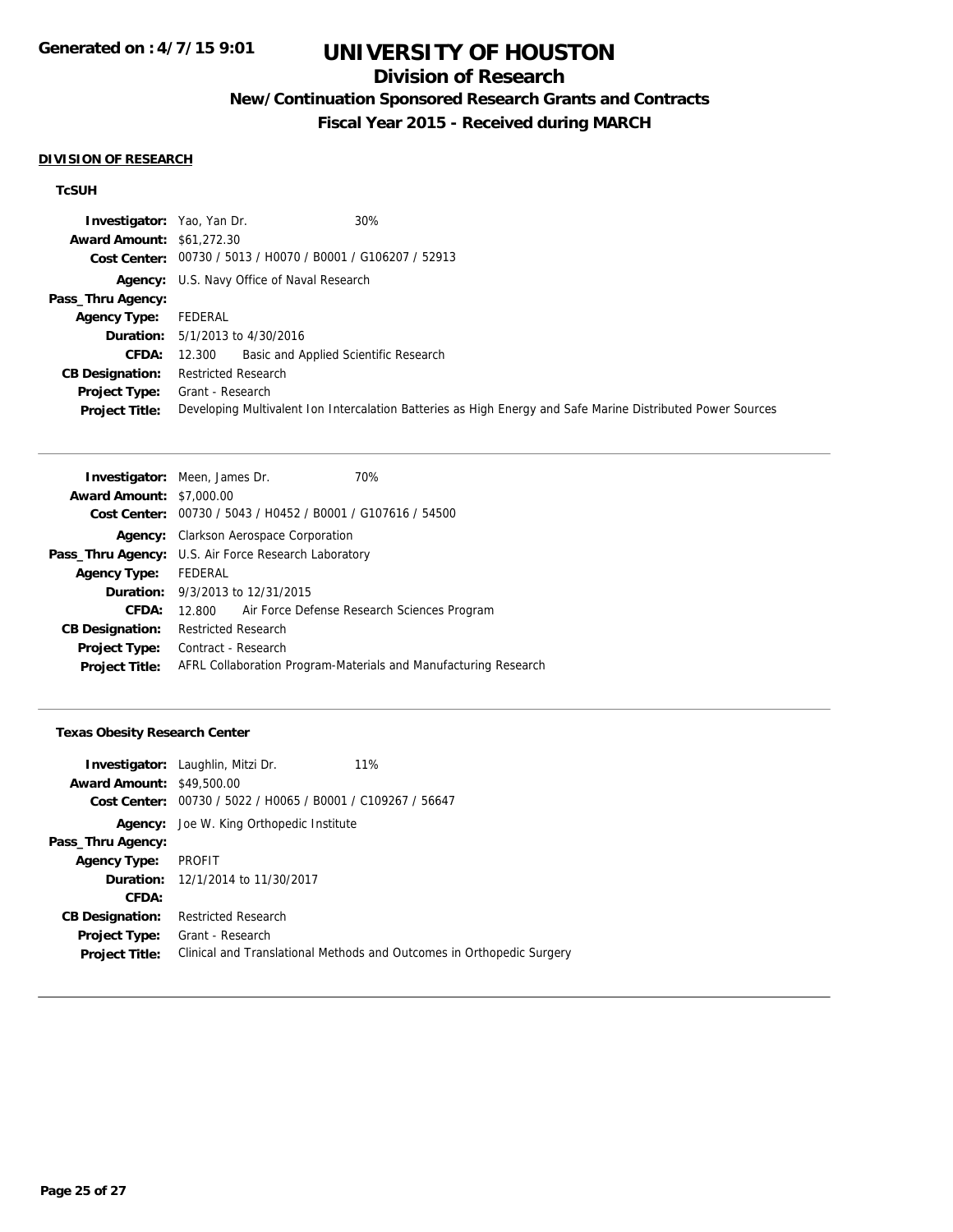## **Division of Research**

**New/Continuation Sponsored Research Grants and Contracts**

**Fiscal Year 2015 - Received during MARCH**

#### **DIVISION OF RESEARCH**

#### **Texas Obesity Research Center**

**Investigator:** O'Connor, Daniel Dr. 33% **Award Amount:** \$148,500.00 **Cost Center:** 00730 / 5022 / H0065 / B0001 / C109267 / 56647 **Agency:** Joe W. King Orthopedic Institute **Pass\_Thru Agency: Agency Type:** PROFIT **Duration:** 12/1/2014 to 11/30/2017 **CFDA: CB Designation:** Restricted Research **Project Type:** Grant - Research **Project Title:** Clinical and Translational Methods and Outcomes in Orthopedic Surgery

#### **TIMES**

| <b>Investigator:</b> Alfano, Candice Dr.<br>42%                                                                                                       |
|-------------------------------------------------------------------------------------------------------------------------------------------------------|
| <b>Award Amount: \$21,000.00</b>                                                                                                                      |
| Cost Center: 00730 / 5013 / H0288 / B0001 / G108758 / 56643                                                                                           |
| <b>Agency:</b> NASA - National Aeronautics and Space Administration - Johnson Space Center                                                            |
|                                                                                                                                                       |
| FEDERAL                                                                                                                                               |
| <b>Duration:</b> 11/13/2014 to 11/12/2017                                                                                                             |
| Basic Research, Educational Outreach, or Training in the area of Exploration<br>43.003                                                                |
| <b>Restricted Research</b>                                                                                                                            |
| Grant - Research                                                                                                                                      |
| CHARACTERIZATION OF PSYCHOLOGICAL RISK, OVERLAP WITH PHYSICAL HEALTH, AND ASSOCIATED<br>PERFORMANCE IN ISOLATED, CONFINED, EXTREME (ICE) ENVIRONMENTS |
|                                                                                                                                                       |